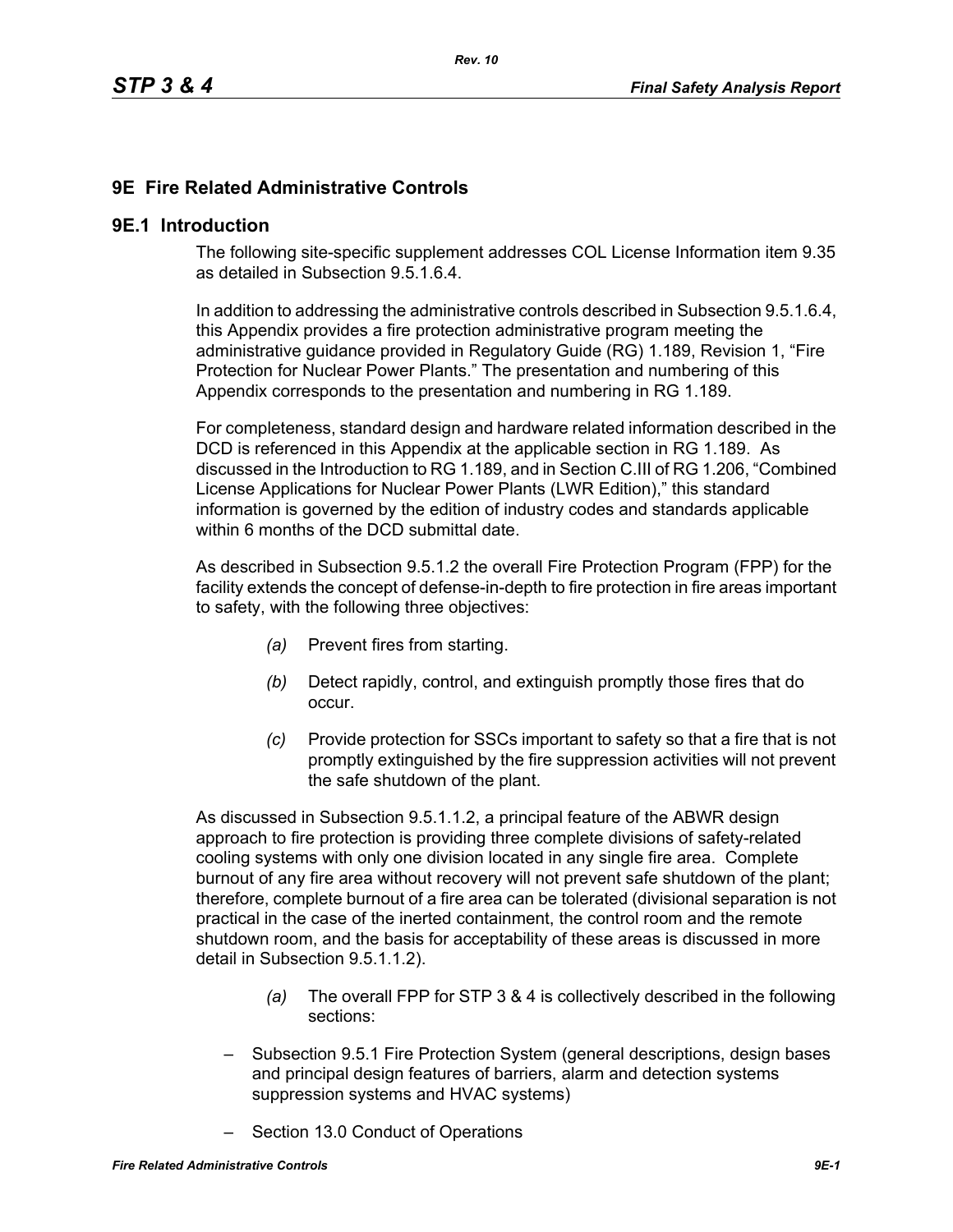- Section 9A Fire Hazards Analysis
- Section 9B Summary of Analysis Supporting Fire Protection Design Requirements
- Section 9E Fire Related Administrative Controls
- Section 19M Fire Protection Probabilistic Risk Assessment
- Section 19Q ABWR Shutdown Risk Assessment
- Technical Specification 5.5.1.1.d, Fire Protection Program Implementation

COLA Part 5.1, Section D and Section H discuss fire protection elements related to the Emergency Plan.

- *(b)* STPNOC organizational responsibilities for the FPP are identified in Subsection 9E.1.1 below.
- *(c)* The authorities of personnel implementing the FPP and administrative controls are described in Subsection 9E.1.1 below.
- *(d)* Fire protection, fire detection and suppression capability, and limiting fire damage with barriers and divisional separation are described in Subsection 9.5.1.
- *(e)* The administrative controls and personnel requirements for fire protection and manual fire suppression activities are described in Section 9E.
- *(f)* The automatic and manually operated fire detection and suppression systems are described in Subsection 9.5.1.
- *(g)* The fire barriers and divisional separation provided to limit fire damage to SSCs important to safety, so that the capability to shut down the plant safely is ensured, is described in Subsection 9.5.1.

The FPP administrative controls described in this Appendix address the responsibilities for continuing evaluation of fire hazards associated with construction of STP 3 & 4 to ensure the continued safe operation of STP 1 & 2 and similarly, the safe operation of STP Units 1, 2 and 3 during the completion of STP Unit 4. STPNOC provides additional fire barriers and fire protection capability, as necessary, to protect the operating units from any fire hazards associated with these construction activities.

### **9E.1.1 Organization, Staffing, and Responsibilities**

*(a)* The President & Chief Executive Officer sets policy and has overall responsibility for the formulation, implementation, and assessment of the effectiveness of the Fire Protection Program.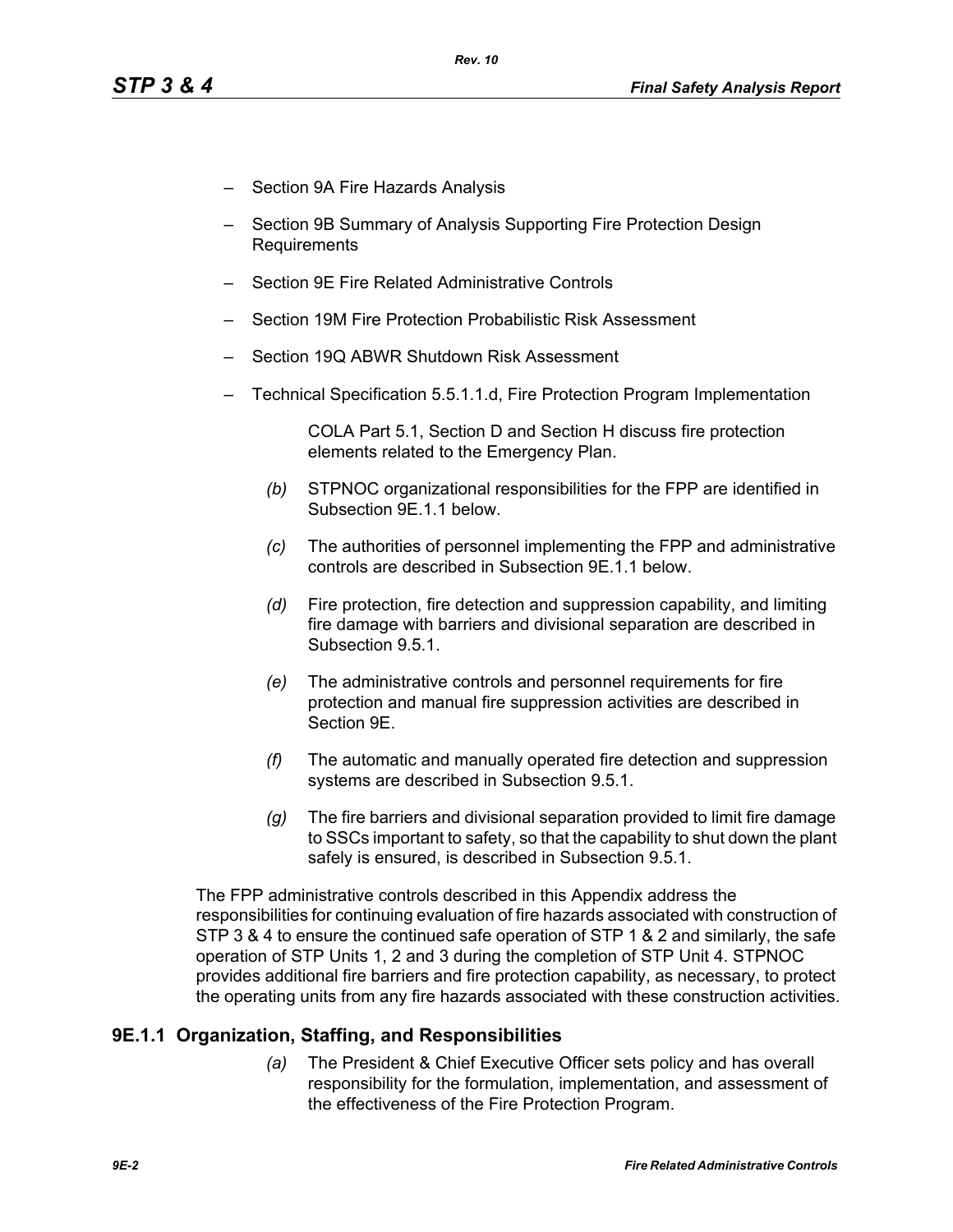The Group Vice President has the executive authority and responsibility for the FPP.

- *(b)* The Vice President Engineering and Construction reports to the Group Vice President and has direct responsibility to establish, implement and maintain written procedures for implementing the FPP and for periodically assessing the effectiveness of the FPP including fire drills and training conducted by the fire brigade and plant personnel. The results of these assessments are reported to the Group Vice President with recommendations for improvements or corrective actions as deemed necessary.
- *(c)* The Plant General Manger is responsible for the overall administration of the plant operations and emergency plans that include the fire protection and prevention program and that provide a single point of control and contact for all contingencies.

The Plant General Manager has responsibility for approving or disapproving Fire Protection Program implementing procedures and changes thereto as recommended by the Plant Operations Review Committee (PORC).

The Plant General Manager is responsible for assisting the Plant General Manager STP 1 & 2 in assessing the potential fire related impact to STP 1 & 2 from construction activities on STP 3 & 4.

The Plant General Manager is responsible for the evaluation of the potential fire related impact to STP 3 from construction activities on STP 4 (see additional discussion in Section 1.10S).

- *(d)* The Fire Protection Coordinator reports through the chain of command to the Vice President, Engineering and Construction. Primary responsibility for implementation of the FPP has been delegated to the Fire Protection Coordinator, who is an individual knowledgeable through education, training, and/or experience in fire protection and nuclear safety. Other personnel are available to assist the Fire Protection Coordinator as necessary to accomplish the following:
	- *(i)* Implement periodic inspections to minimize the amount of combustibles in plant areas important to safety; determine the effectiveness of housekeeping practices; ensure the availability and acceptable condition of all fire protection systems/equipment, emergency breathing apparatus, emergency lighting, communication equipment, fire stops, penetration seals, and fireretardant coatings; and ensure that prompt and effective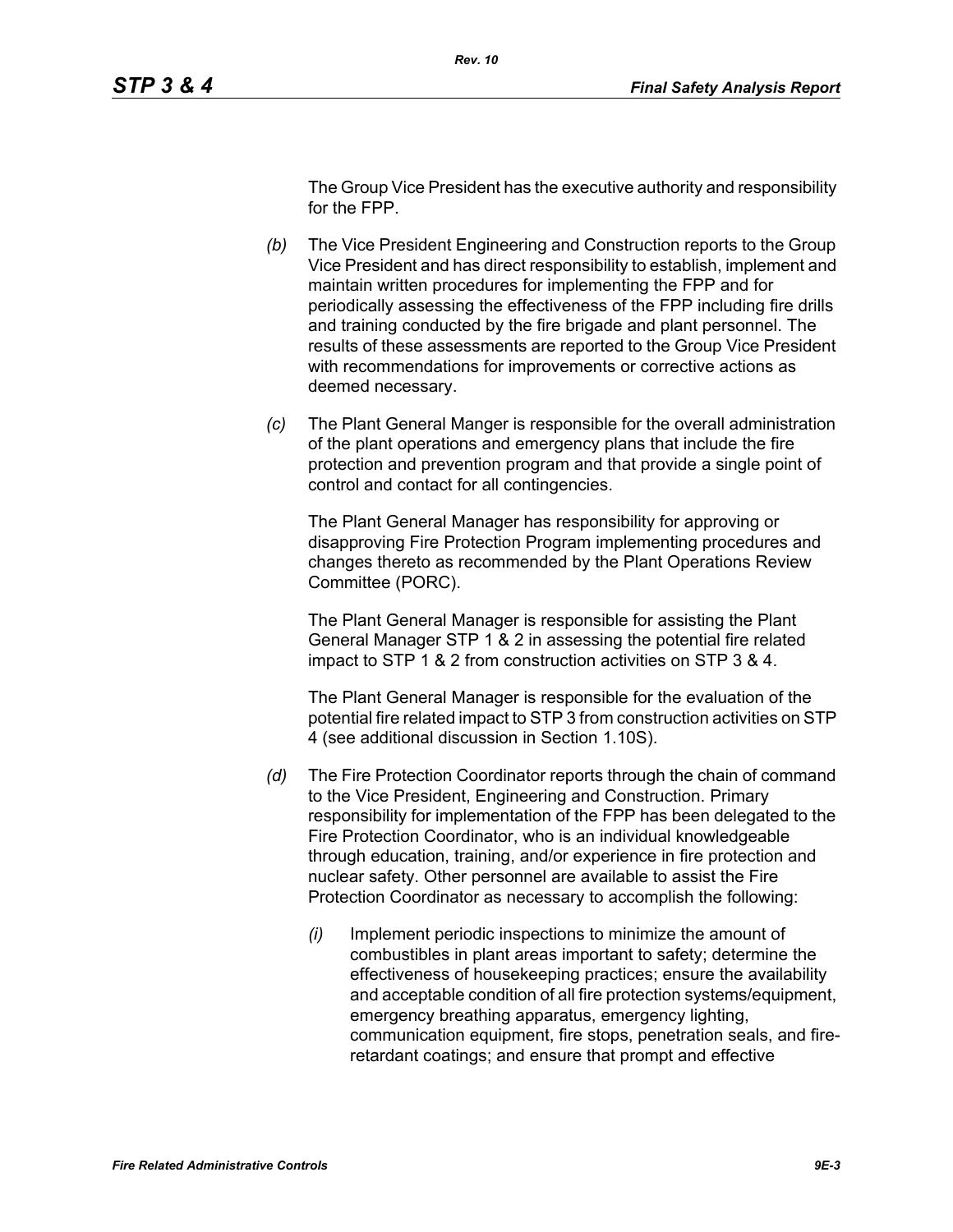corrective actions are taken to correct conditions adverse to fire protection and preclude their recurrence

*(ii)* Provide firefighting training for operating plant personnel and the plant's fire brigade; design and select equipment; periodically inspect and test fire protection systems and equipment in accordance with established procedures; and evaluate test results and determine the acceptability of the systems under test

*Rev. 10*

- *(iii)* Assist in the critique of all fire drills to determine how well the training objectives have been met
- *(iv)* Review proposed work activities with regard to in-plant fire protection, identify potential transient fire hazards, and specify required additional fire protection in the work activity procedure
- *(v)* Implement a program to indoctrinate all plant contractor personnel in appropriate administrative procedures that implement the FPP and the emergency procedures relative to fire protection
- *(vi)* Implement a program to instruct personnel on the proper handling of accidental events such as leaks or spills of flammable materials that are related to fire protection
- *(vii)* Review hot work
- *(e)* The Vice President Oversight and Regulatory Affairs is responsible for:
	- *(i)* Establishing the fire protection quality assurance program in accordance with Regulatory Position 1.7, Quality Assurance, of RG 1.189 as delineated in the document "STP 3 & 4 Quality Assurance Program Description"
	- *(ii)* Ensuring effective implementation of the FPP quality assurance program by planned surveillances and scheduled audits
	- *(iii)* Ensuring results of FPP surveillance and audit activities are promptly reported to cognizant management personnel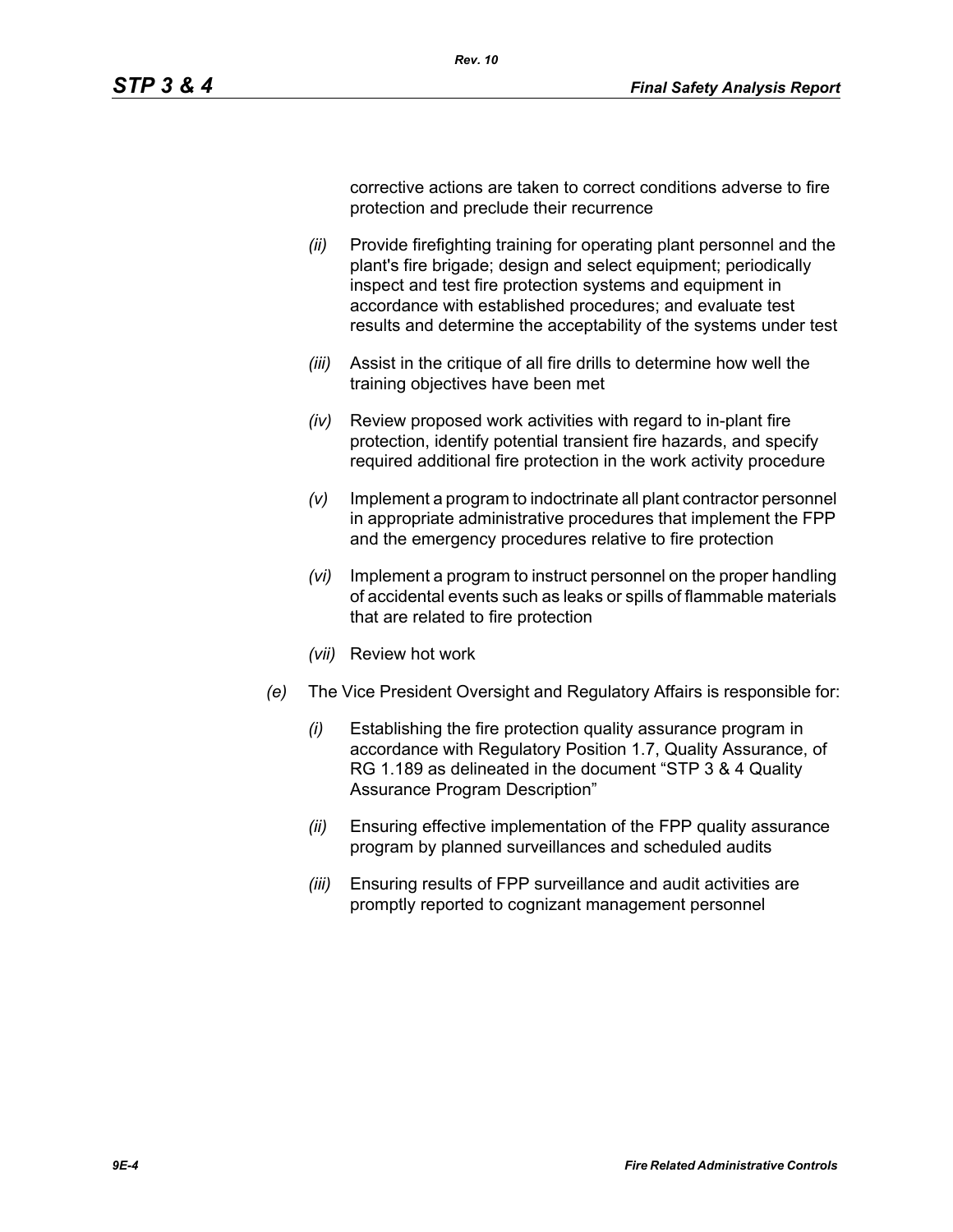- *(f)* The plant's fire brigade positions and responsibilities are identified as follows:
	- *(i)* The plant fire brigade positions are responsible for fighting fires. The authority and responsibility of each fire brigade position relative to fire protection are clearly defined.
	- *(ii)* The responsibilities of each fire brigade position correspond with the actions required by the firefighting procedures.
	- *(iii)* Collateral responsibilities of the fire brigade members do not conflict with their responsibilities related to the fire brigade during a fire emergency. A collateral responsibility is a required action or decision that would adversely affect the fire brigade member's ability to perform a required fire fighting function.
	- *(iv)* The minimum number of trained fire brigade members available on site for each operating shift should be consistent with the activities required to combat credible and challenging fires, but is no less than five members. The size of the fire brigade is based upon the functions required to fight fires, with adequate allowance for injuries. Fire brigade staffing accounts for the operational and emergency response demands on shift personnel in the event of a significant fire.

# **9E.1.2 Fire Hazards Analysis**

This topic is addressed in Section 9A.

### **9E.1.3 Safe-Shutdown Analysis**

This topic is addressed in Subsections 9.5.1.3.11 and 9.5.1.3.12.

# **9E.1.4 Fire Test Reports and Fire Data**

This topic is addressed in Subsection 9.5.13.7 (COL License Information Item 9.24).

### **9E.1.5 Compensatory Measures**

Temporary changes to specific fire protection features necessary to accomplish maintenance or modifications are permissible when accompanied by interim compensatory measures, such as fire watches, temporary fire barriers, or backup suppression capability.

Compensatory measures may be implemented as an interim step to restore operability or to otherwise enhance the capability of degraded or nonconforming fire protection related SSCs until the final corrective action is complete. Reliance on a compensatory measure for operability is given important consideration in establishing the time frame for completing the corrective action. Nonconforming conditions or degraded conditions requiring an operator action to demonstrate operability are resolved expeditiously.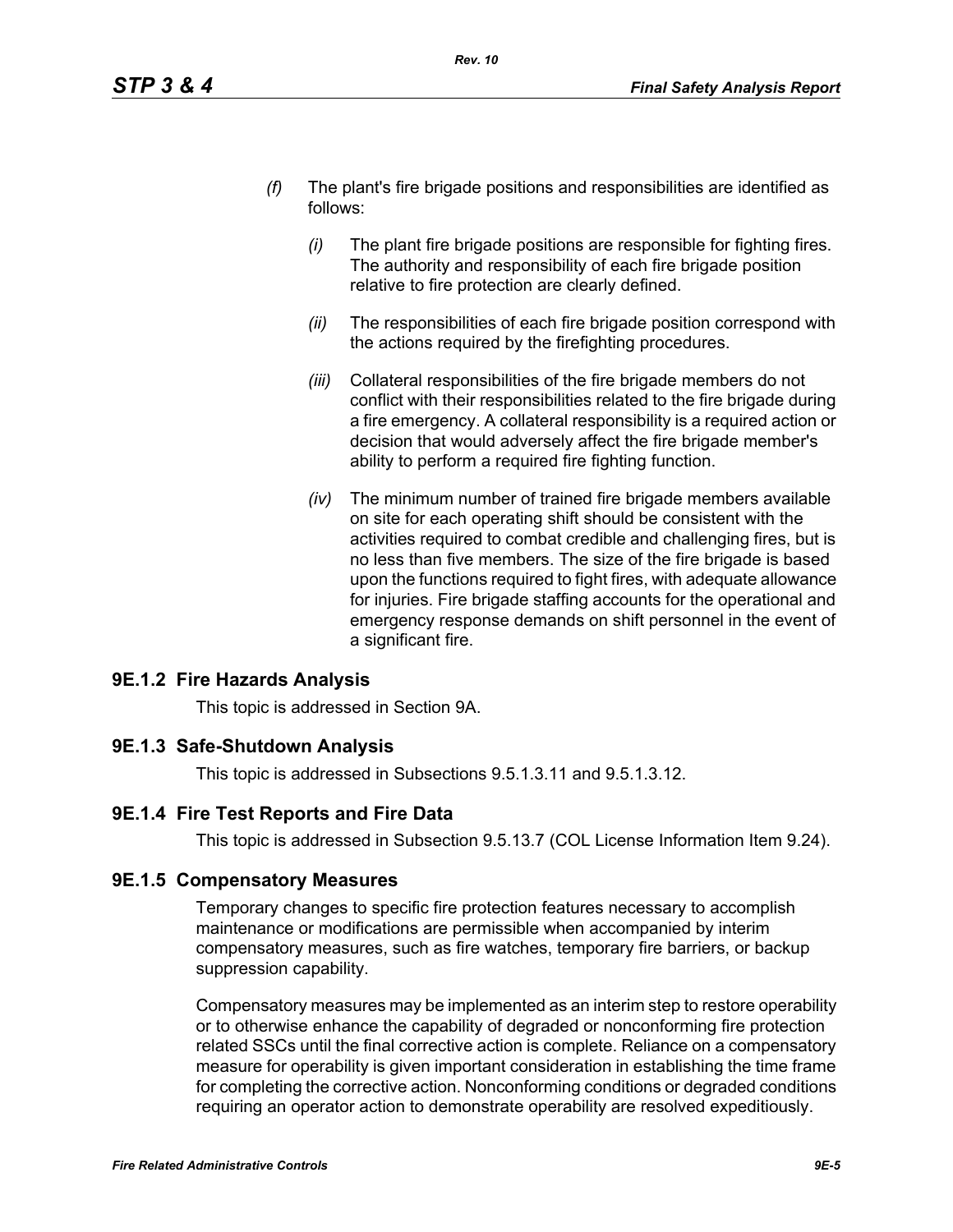The guidance provided in NRC Inspection Manual Part 9900, "Operability Determinations & Functionality Assessments for Resolution of Degraded or Nonconforming Conditions Adverse to Quality or Safety" is utilized when compensatory measures are relied upon.

### **9E.1.6 Fire Protection Training and Qualifications**

The Vice President, Engineering and Construction, maintains available staff for the FPP knowledgeable in both fire protection and nuclear safety.

### **9E.1.6.1 Fire Protection Staff Training and Qualifications**

Fire protection staff qualifications:

- *(a)* The Fire Protection Coordinator, or a person available for consultation, is a graduate of an accredited engineering or fire science curriculum and has a minimum of six years applicable experience, three of which have been in the area of fire protection. Education and/or experience acceptable to the Society of Fire Protection Engineers for full member status may be considered as equivalent qualifications.
- *(b)* Fire brigade training is discussed in Subsection 9E.1.6.4. Brigade member qualification includes satisfactory completion of a physical exam for performance of strenuous physical activity.
- *(c)* Personnel responsible for the maintenance and testing of the fire protection systems are qualified by training and experience for this work.
- *(d)* The Fire Protection Coordinator is responsible for the training of the fire brigade and is qualified by knowledge, suitable training, and experience for the conduct of this training.

### **9E.1.6.2 General Employee Training**

General employees are instructed in their responsibilities to prevent and detect fires. Training includes information on the types of fires and related extinguishing agents, specific fire hazards at the site, and actions in the event of a fire suppression system actuation. Specific instruction includes:

- *(a)* Principal responsibility to notify the control room upon discovering a fire, prior to attempting to extinguish the fire
- *(b)* Actions upon actuation of local fire suppression systems or hearing a fire alarm
- *(c)* Administrative controls on the use of combustibles and ignition sources
- *(d)* Actions necessary in the event of a combustible liquid spill or leak or combustible gas release or leaks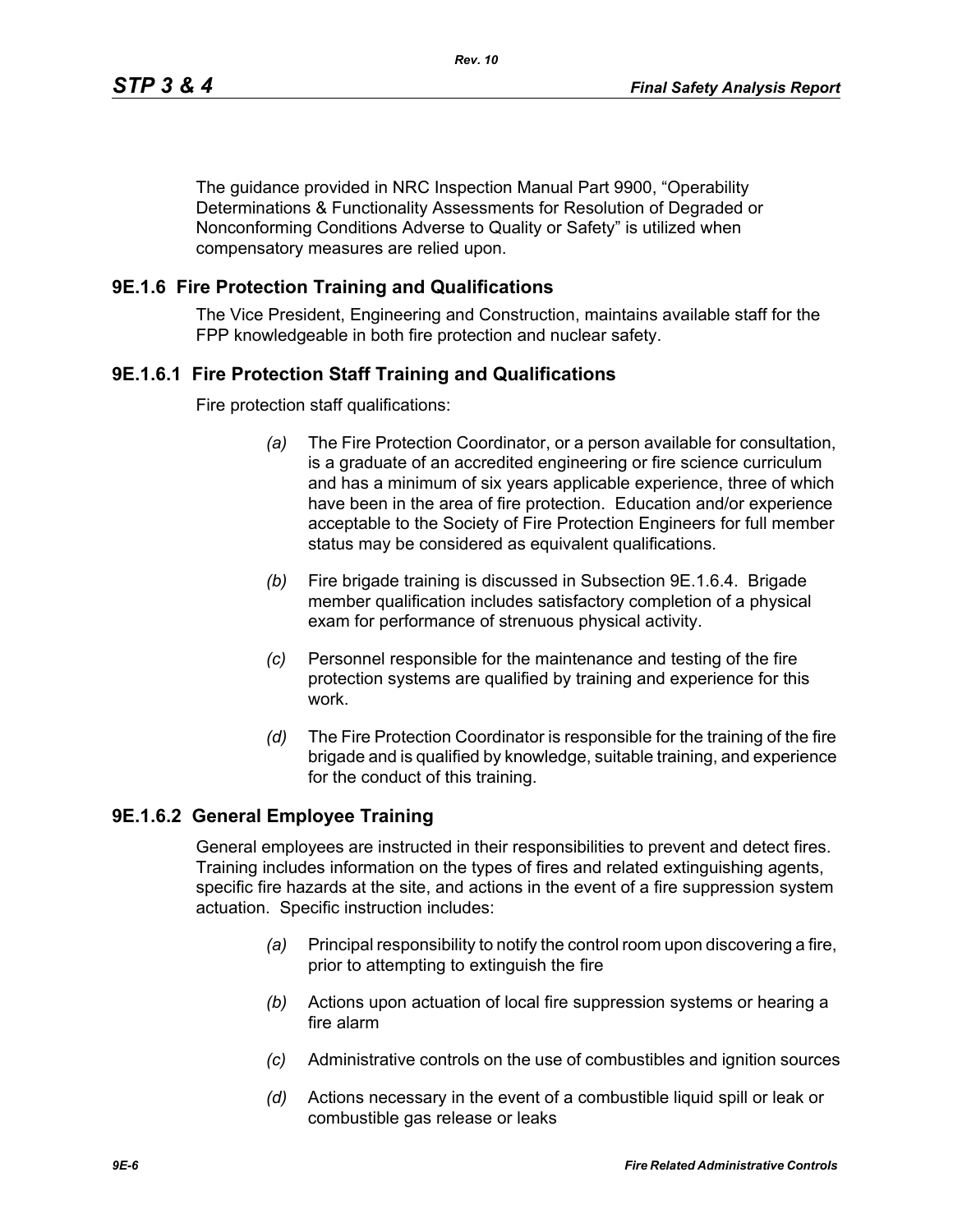# **9E.1.6.3 Fire Watch Training**

Fire watches are used for observation and control of fire hazards associated with hot work and may provide compensatory measures for degraded fire protection systems and features. Specific fire watch training provides instruction on fire watch duties, responsibilities, and required actions for both 1-hour roving and continuous fire watches. Fire watch qualifications include hands-on training on a practice fire with the extinguishing equipment to be used while on fire watch. If fire watches are to be used as compensatory actions, the fire watch training includes recordkeeping requirements if required by 9E.1.5.

### **9E.1.6.4 Fire Brigade Training and Qualifications**

Fire brigade training establishes and maintains the capability to fight credible and challenging fires. The program consists of initial classroom instruction followed by periodic classroom instruction, firefighting practice, and fire drills (See 9E.3.5.1.4 for drill guidance).

The training recommendations of NFPA 600, "Standard on Industrial Fire Brigades" provide applicable criteria for training the plant fire brigade.

### **9E.1.6.4.1 Qualifications**

The brigade leader and at least two brigade members have sufficient training in or knowledge of plant systems to understand the effects of fire and fire suppressants on safe-shutdown capability. The brigade leader has training or experience necessary to assess the potential safety consequences of a fire and advise control room personnel as evidenced by possession of an operator's license or equivalent knowledge of plant systems. The qualification of fire brigade members includes an annual physical examination to determine their ability to perform strenuous firefighting activities.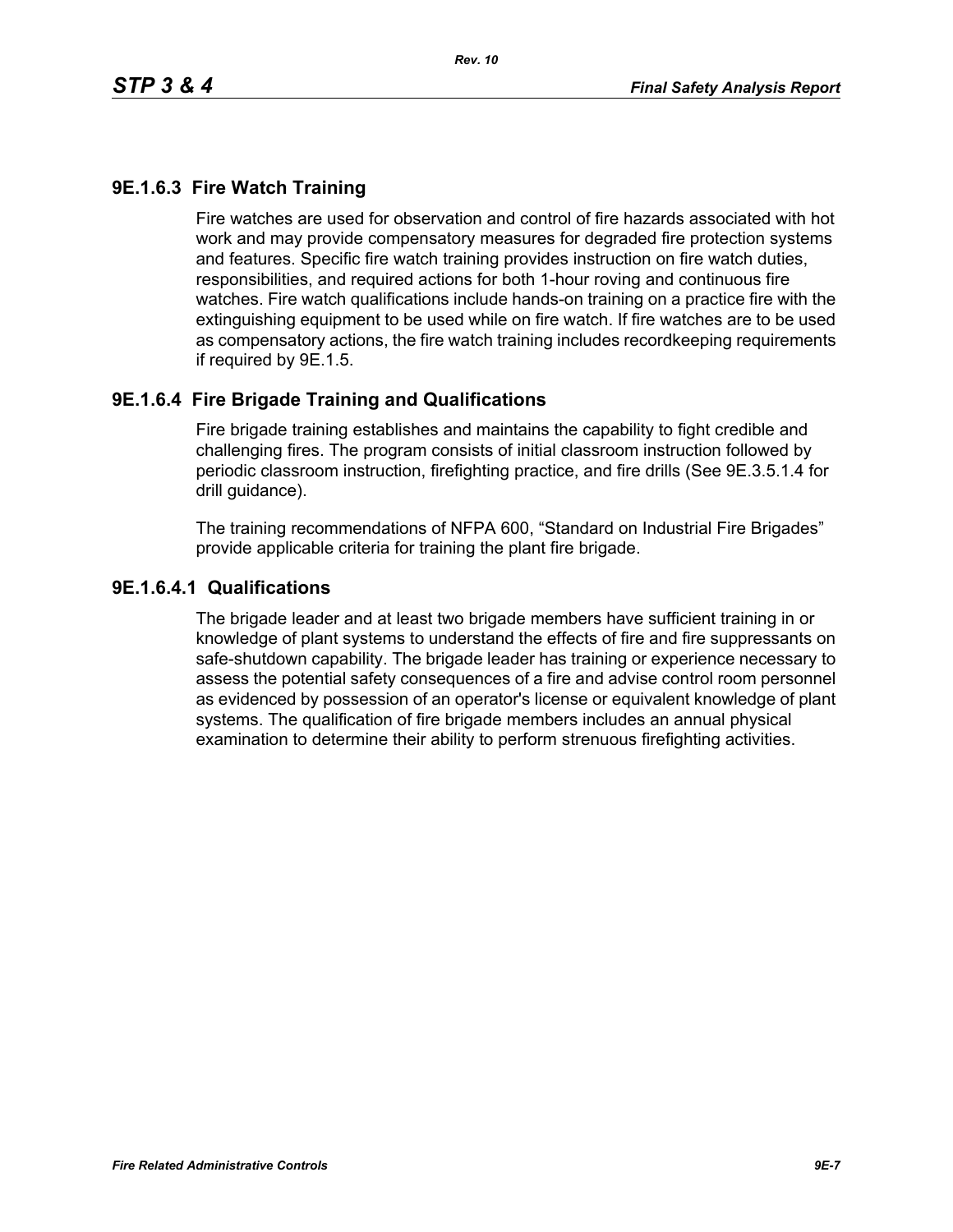### **9E.1.6.4.2 Instruction**

Instruction is provided in the following:

- *(a)* indoctrination of the plant firefighting plan with specific identification of each individual's responsibilities
- *(b)* identification of the type and location of fire hazards and associated types of fires that could occur in the plant
- *(c)* the toxic and corrosive characteristics of expected products of combustion
- *(d)* identification of the location of firefighting equipment for each fire area and familiarization with the layout of the plant, including access and egress routes to each area
- *(e)* the proper use of available firefighting equipment and the correct method of fighting each type of fire, including the following:
	- *(i)* fires involving radioactive materials
	- *(ii)* fires in energized electrical equipment
	- *(iii)* fires in cables and cable trays
	- *(iv)* hydrogen fires
	- *(v)* fires involving flammable and combustible liquids or hazardous process chemicals
	- *(vi)* fires resulting from construction or modifications (welding)
	- *(vii)* record file fires
- *(f)* the proper use of communication, lighting, ventilation, and emergency breathing equipment
- *(g)* the proper method for fighting fires inside buildings and confined spaces
- *(h)* the direction and coordination of the firefighting activities (fire brigade leaders only)
- *(i)* detailed review of firefighting strategies and procedures
- *(j)* review of the latest plant modifications and corresponding changes in firefighting plans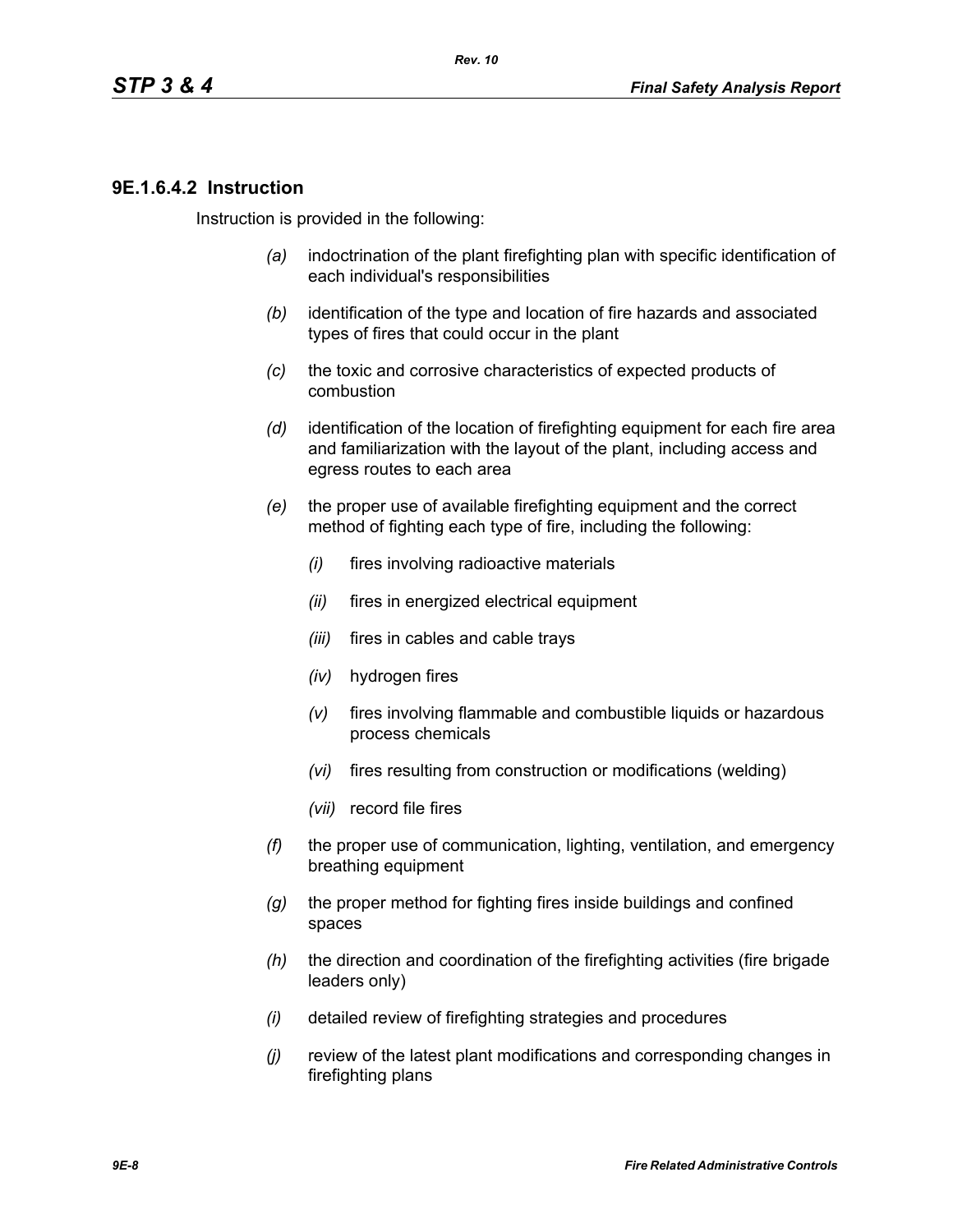# **9E.1.6.4.3 Fire Brigade Practice**

Practice sessions are held for the fire brigade of each shift on the proper method of fighting the various types of fires that could occur in a nuclear power plant. These sessions provide brigade members with experience in actual fire extinguishment and the use of self-contained breathing apparatus under the strenuous conditions encountered in firefighting. Practice sessions are held at least once per year for each fire brigade member.

# **9E.1.6.4.4 Fire Brigade Training Records**

Individual records of training provided to each fire brigade member, including drill critiques, for at least 3 years to ensure that each member receives training in all parts of the training program. Records of fire brigade training are available for NRC inspection.

### **9E.1.7 Quality Assurance**

The quality assurance program for fire protection adopts Section 1.7, Quality Assurance, of RG 1.189, and is addressed in the "STP 3 & 4 Quality Assurance Program Description."

### **9E.1.8 Fire Protection Program Changes/Code Deviations**

Changes to the STP 3 & 4 FPP will be evaluated and processed in accordance with 10 CFR 52.98(c).

### **9E.2 Fire Prevention**

### **9E.2.1 Control of Combustibles**

Administrative controls and procedures control the handling and use of combustibles, prohibit storage of combustibles in plant areas important to safety, establish designated storage areas with appropriate fire protection, and control use of specific combustibles (e.g., wood) in plant areas important to safety.

# **9E.2.1.1 Transient Fire Hazards**

Bulk storage of combustible materials is prohibited inside or adjacent to buildings or systems important to safety during all modes of plant operation. Procedures govern the handling of and limit transient fire hazards such as combustible and flammable liquids, wood and plastic products, high-efficiency particulate air (HEPA) and charcoal filters, dry ion exchange resins, or other combustible materials in buildings containing systems or equipment important to safety during all phases of operation, particularly during maintenance, modification, or refueling operations.

Transient fire hazards that cannot be eliminated are controlled and suitable protection is provided. Specific controls and protective measures include the following:

> *(a)* Unused ion exchange resins are not stored in areas that contain or expose equipment important to safety.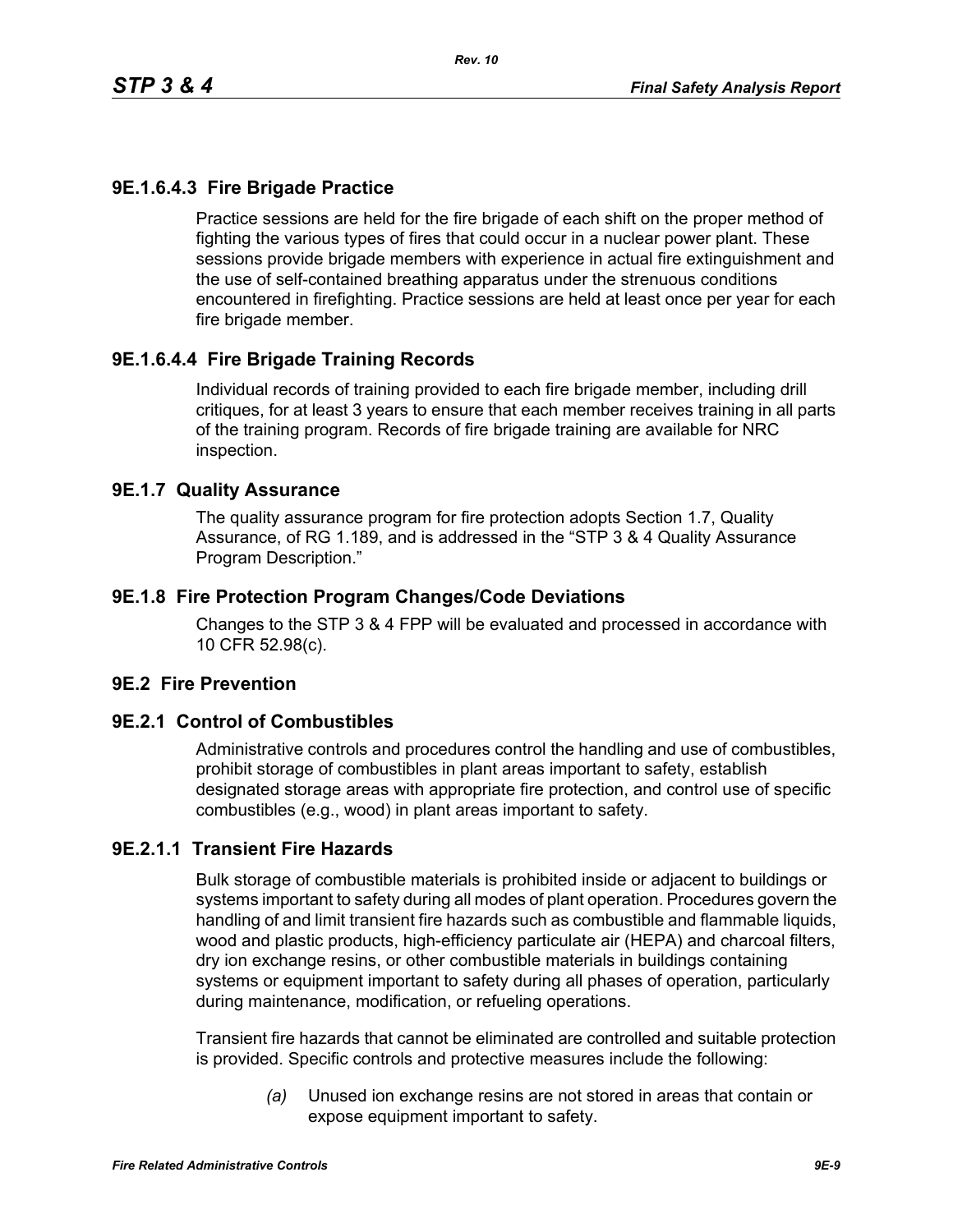- *(b)* Hazardous chemicals are not stored in areas that contain or expose equipment important to safety.
- *(c)* Use of wood inside buildings containing systems or equipment important to safety is permitted only when suitable noncombustible substitutes are not available. All wood smaller than 152 mm x 152 mm (6 in x 6 in) used in plant areas important to safety during maintenance, modification, or refueling operation (such as lay-down blocks or scaffolding) should be treated with a flame-retardant. See NFPA 703, "Standard for Fire-Retardant Treated Wood and Fire-Retardant Coatings for Building Materials." Wood is allowed into plant areas important to safety only when needed for immediate use.
- *(d)* The use of plastic materials is minimized. Halogenated plastics such as polyvinyl chloride and neoprene are used only when substitute noncombustible materials are not available.
- *(e)* Use of combustible material such as HEPA and charcoal filters, dry ion exchange resins, or other combustible supplies in areas important to safety are controlled. Such materials are allowed into areas important to safety only when they needed for immediate use.
- *(f)* Equipment or supplies (such as new fuel) shipped in untreated combustible packing containers may be unpacked in areas containing equipment or systems important to safety if required for valid operating reasons. However, combustible materials are removed from the area immediately following unpacking. Such transient combustible material, unless stored in approved containers, is not left unattended. Loose combustible packing material, such as wood or paper excelsior or polyethylene sheeting, is placed in metal containers with tight-fitting, self-closing metal covers or other approved containers.
- *(g)* Materials that collect and contain radioactivity, such as spent ion exchange resins, charcoal filters, and HEPA filters, are stored in closed metal tanks or containers that are located in areas free from ignition sources or combustibles. These materials are protected from exposure to fires in adjacent areas as well. Consideration is given to requirements for removal of decay heat from entrained radioactive materials.
- *(h)* Temporary power cables used during maintenance outages are treated as transient combustibles and potential ignition sources. Procedures address fire protection for temporary electrical power supply and distribution.

# **9E.2.1.2 Modifications**

Fire prevention elements of the FPP are maintained when plant modifications are made. Modification procedures contain provisions that evaluate the impacts of modifications on the fire prevention design features and programs. Personnel in the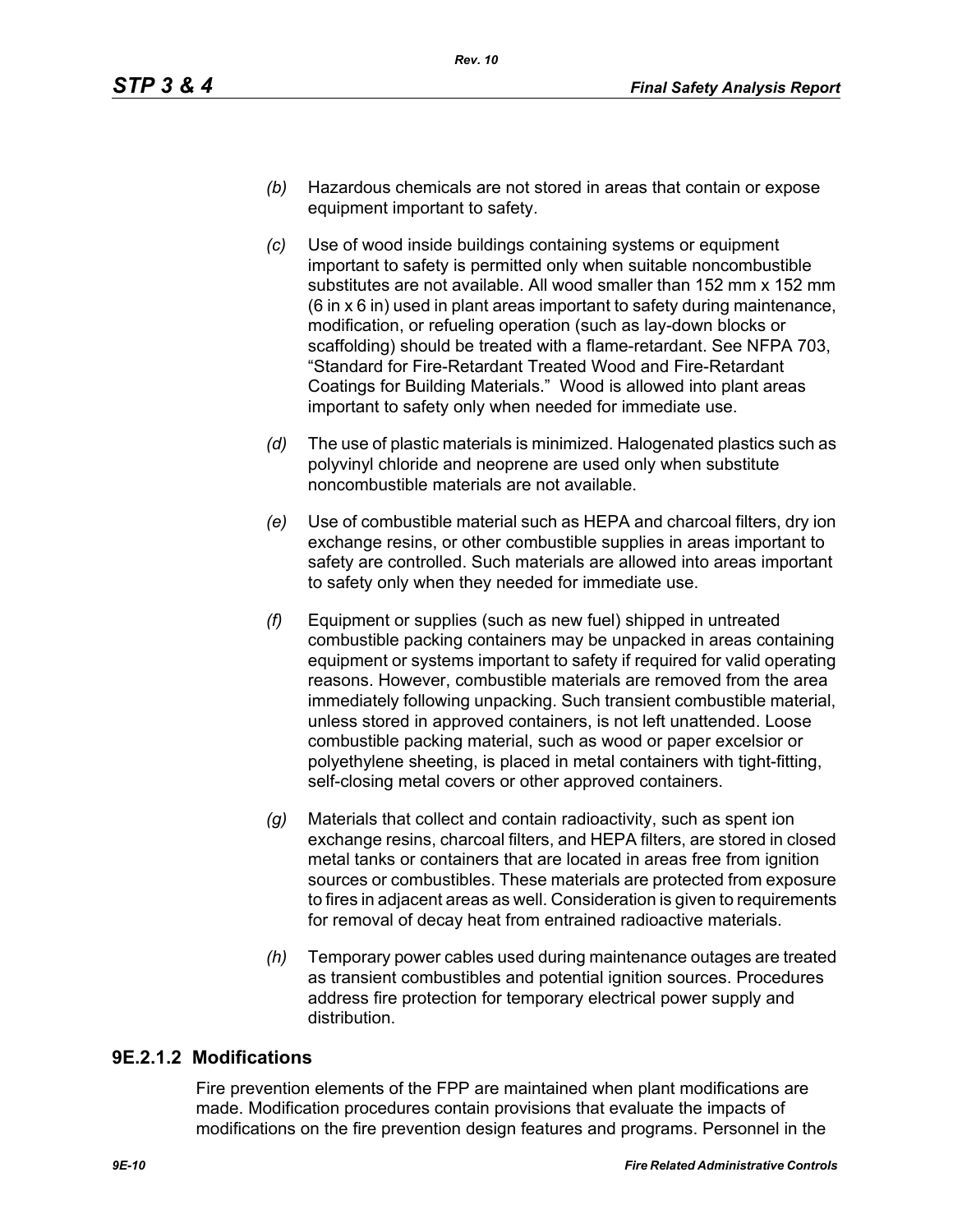fire protection organization review modifications of SSCs to ensure that fixed fire loadings are not increased beyond those accounted for in the fire hazards analysis, or if increased, suitable protection is provided and the fire hazards analysis is revised accordingly.

# **9E.2.1.3 Flammable and Combustible Liquids and Gases**

The handling, use, and storage of flammable and combustible liquids comply with the provisions of NFPA 30, "Flammable and Combustible Liquids Code."

Miscellaneous storage and piping for flammable or combustible liquids or gases is controlled to avoid a potential fire exposure hazard to systems important to safety.

Combustible materials are isolated or separated from systems important to safety. When this is not possible because of the nature of the safety system or the combustible material, special protection is provided to prevent a fire from defeating the safety system function. Examples of such combustible materials that may not be separable from the remainder of its system are EDG fuel oil day tanks, turbine-generator oil and hydraulic control fluid systems.

RCP lube oil systems are not applicable to the ABWR.

Diesel fuel oil tanks, turbine-generator lube oil and hydraulic systems are discussed in Subsection 9.5.1.

Bulk gas storage meets the guidelines of Subsection 9E.7.5.

# **9E.2.1.4 External/Exposure Fire Hazards**

An evaluation of external fire hazards including the potential for wildfires is addressed in Subsection 2.2S.3.1.4. Additional relevant discussion is provided in Subsection 9.5.1 for diesel fuel oil storage and COL license information provided in Subsections 9.5.13.9, Applicant Fire Protection Program, and 9.5.13.15, Identification of Chemicals.

# **9E.2.2 Control of Ignition Sources**

Design, installation, modification, maintenance, and operational procedures and practices are used to control potential ignition sources such as electrical equipment (permanent and temporary), hot work activities (e.g., open flame, welding, cutting, and grinding), high-temperature equipment and surfaces, heating equipment (permanent and temporary installation), reactive chemicals, static electricity, and smoking.

# **9E.2.2.1 Open Flame, Welding, Cutting, and Grinding (Hot Work)**

Work involving ignition sources such as welding and flame cutting is done under controlled conditions. Persons performing and directly assisting in such work are trained and equipped to prevent and combat fires, or if this is not possible, a person qualified in fire protection directly monitors the work and functions as a fire watch.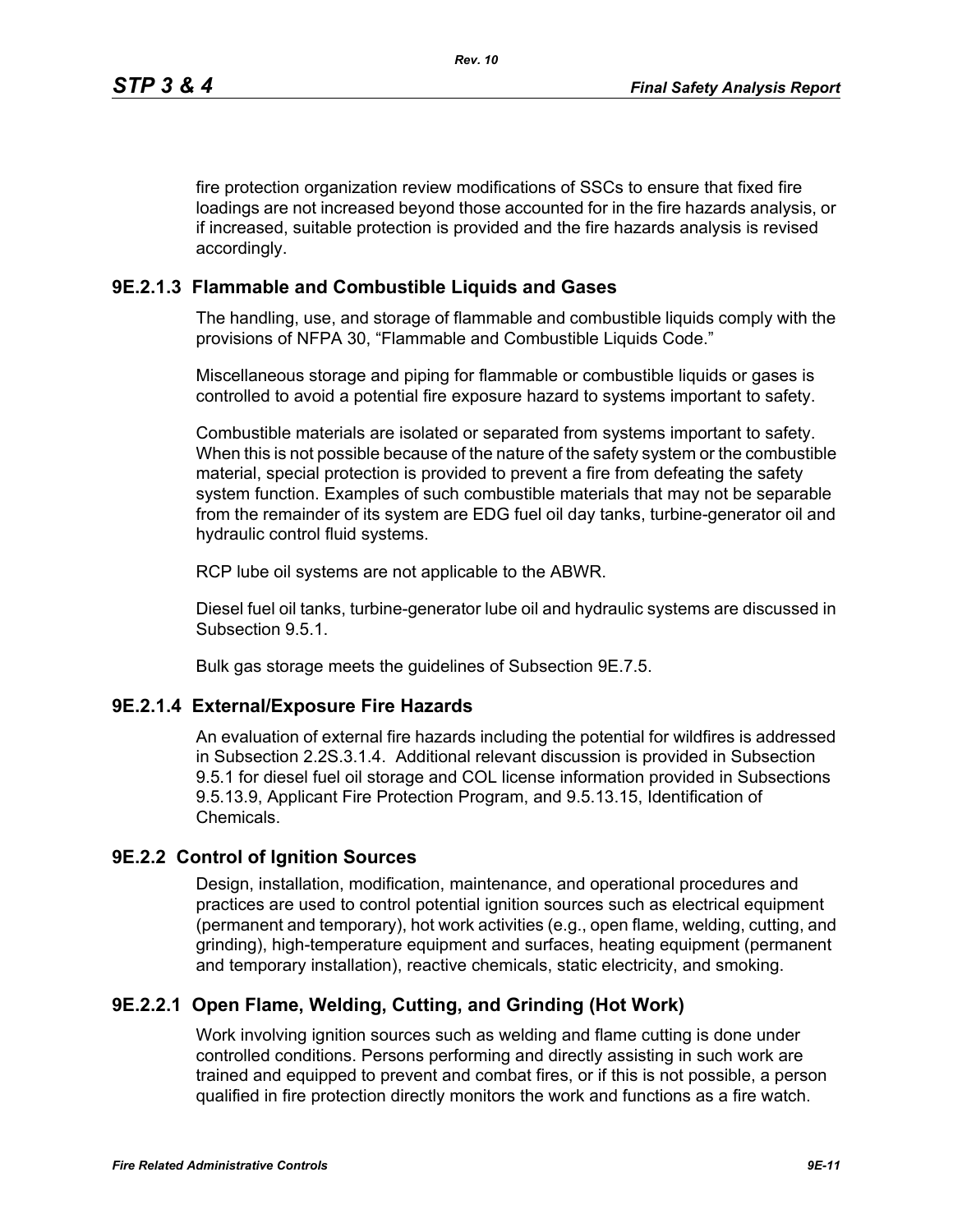*Rev. 10*

The use of ignition sources is governed by a hot work permit system to control open flame, welding, cutting, brazing, or soldering operations. A separate permit is normally issued for each area where work is to be done. If work continues over more than one shift, the permit should be valid for not more than 24 hours when the plant is operating or for the duration of a particular job during plant shutdown. NFPA 51B, "Standard for Fire Prevention During Welding, Cutting and Other Hot Work," includes guidance for safeguarding the hazards associated with welding and cutting operations.

# **9E.2.2.2 Temporary Electrical Installations**

Plant administrative controls provide for engineering review of temporary electrical installations. These reviews ensure that appropriate precautions, limitations, and maintenance practices are established for the term of such installations. NFPA 70, "National Electrical Code" is used for guidance on temporary electrical installations.

# **9E.2.2.3 Other Sources**

Open flames or combustion-generated smoke are not permitted for leak testing and similar procedures such as airflow determinations. Procedures and practices provide for control of temporary heating devices. Use of space heaters and maintenance equipment (e.g., tar kettles for roofing operations) in plant areas are controlled and reviewed by the STP 3 & 4 fire protection staff. Engineering procedures and practices provide assurance that temporary heating devices are properly installed according to the UL listing, including required separations from combustible materials and surfaces. Temporary heating devices are placed to avoid overturning and installed in accordance with their listing, including clearance to combustible material, equipment, or construction. Asphalt and tar kettles are located in a safe place or on a fire-resistive roof at a point where they avoid ignition of combustible material below. Continuous supervision is maintained while kettles are in operation and metal kettle covers and fire extinguishers are provided.

# **9E.2.3 Housekeeping**

Administrative controls are established to reduce fire hazards in areas containing SSCs important to safety. These controls govern removal of waste, debris, scrap, oil spills, and other combustibles after completion of a work activity or at the end of the shift. Administrative controls also include procedures for performing and maintaining periodic housekeeping inspections to ensure continued compliance with fire protection controls. Housekeeping practices ensure that drainage systems especially drain hub grills, in areas containing fixed water-based suppression systems remain free of debris to minimize flooding if the systems discharge. RG 1.39, "Housekeeping Requirements for Water-Cooled Nuclear Power Plants," provides guidance on housekeeping, including the disposal of combustible materials.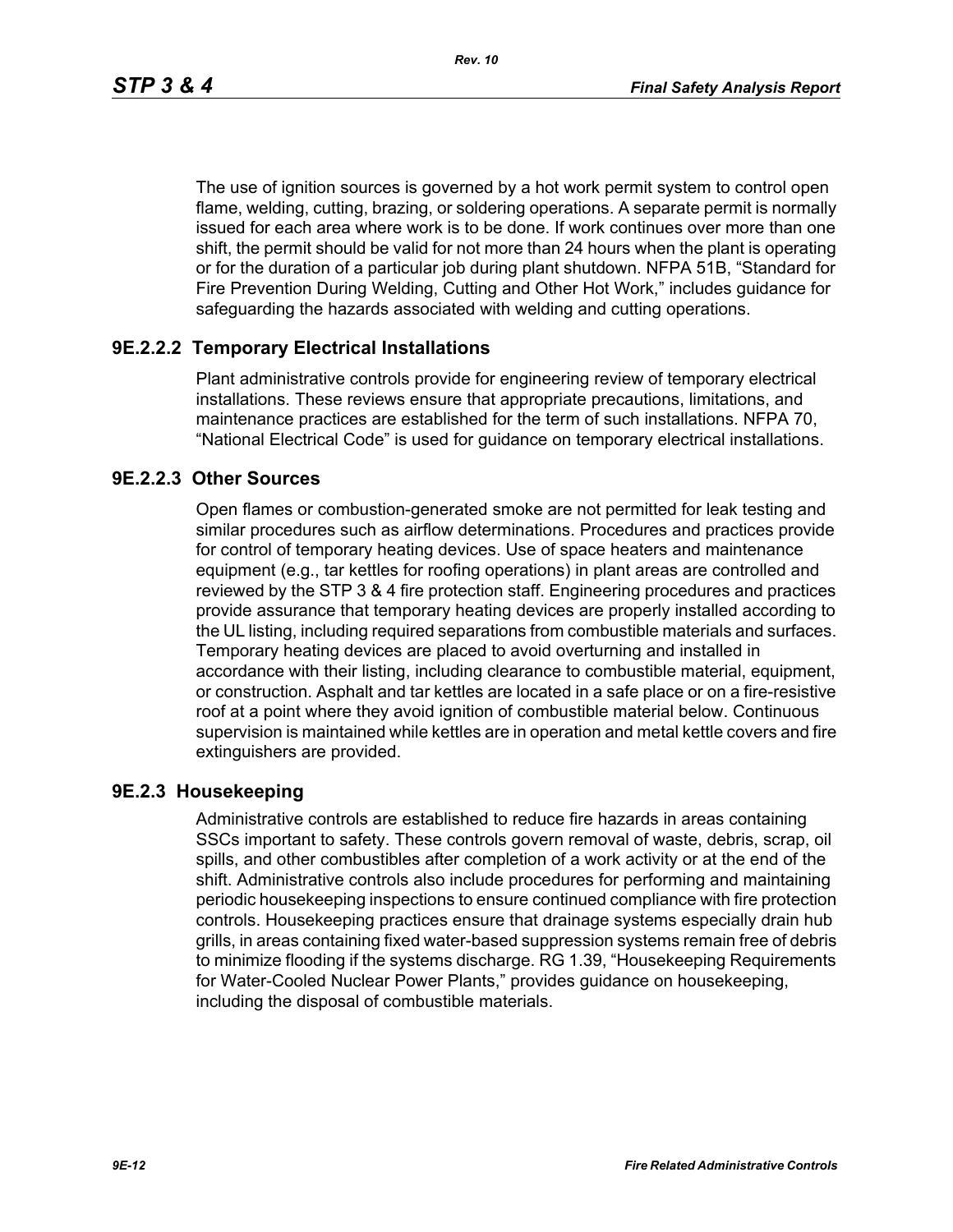### **9E.2.4 Fire Protection System Maintenance and Impairments**

Fire protection administrative controls are established to address the following:

- *(a)* Fire protection features are maintained and tested by qualified personnel. (See Subsection 9E.1.6.1).
- *(b)* Impairments to fire barriers, fire detection, and fire suppression systems are controlled by a permit system. Compensatory measures (see Subsection 9E.1.5) are established in areas where systems are so disarmed.
- *(c)* Test plans that list the individuals and their responsibilities in connection with routine tests and inspections of the fire protection systems are developed. The test plans contain the types, frequency, and detailed procedures for testing. Frequency of testing is based on the code of record for the applicable fire protection system. Procedures also contain instructions on maintaining fire protection during those periods when the fire protection system is impaired or during periods of plant maintenance (e.g., fire watches).
- *(d)* Fire barriers, including dampers, doors, and penetration seals, are routinely inspected. Penetration seals are inspected on a frequency and relative sample basis that provides assurance that the seals are functional. Sample size and inspection frequency are determined by the total number of penetrations and observed failure rates. Inspection frequency ensures that all seals will be inspected every 10 years. Inspections conform to NFPA 25, "Standard for the Inspection, Testing, and Maintenance of Water-Based Fire Protection Systems."

# **9E.3 Fire Detection and Suppression**

### **9E.3.1 Fire Detection**

This topic is discussed in Subsection 9.5.1.

### **9E.3.2 Fire Protection Water Supply Systems**

This topic is discussed in Subsection 9.5.1

### **9E.3.3 Automatic Suppression Systems**

This topic is discussed in Subsection 9.5.1

### **9E.3.4 Manual Suppression Systems and Equipment**

This topic is discussed in Subsection 9.5.1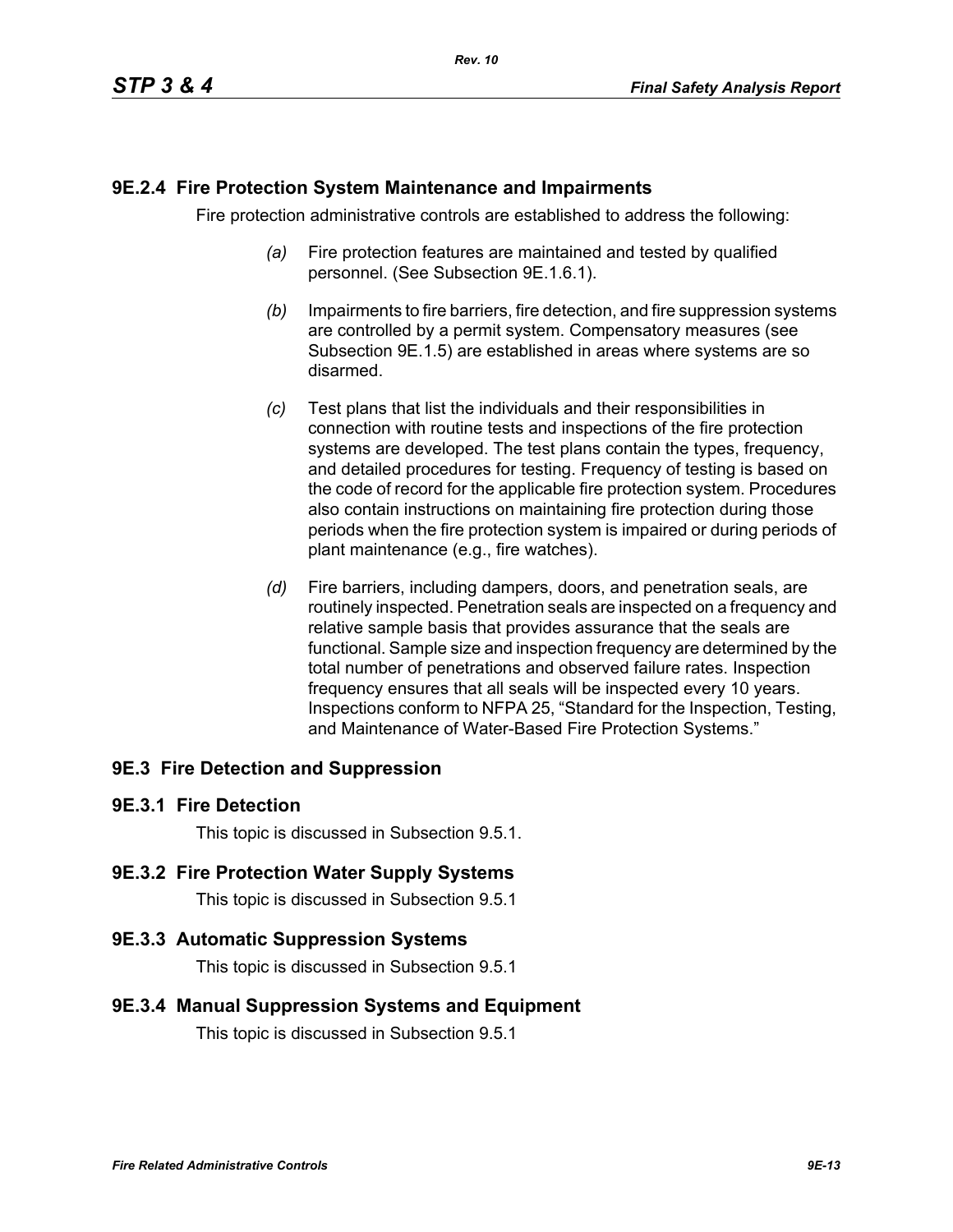# **9E.3.5 Manual Firefighting Capabilities**

### **9E.3.5.1 Fire Brigade**

A site fire brigade trained and equipped for firefighting is established and on site at all times to ensure adequate manual firefighting capability for all areas of the plant containing SSCs important to safety. The fire brigade leader has ready access to keys for any locked doors. Subsection 9E.1.6.4 provides guidance on fire brigade training and qualifications.

### **9E.3.5.1.1 Fire Brigade Staffing**

The fire brigade includes at least five members on each shift. The shift supervisor is not a member of the fire brigade.

### **9E.3.5.1.2 Equipment**

The equipment provided for the brigade consists of personal protective equipment, such as turnout coats, bunker pants, boots, gloves, hard hats, emergency communications equipment, portable lights, portable ventilation equipment, and portable extinguishers. Self-contained breathing apparatus (SCBA) using full-face positive-pressure masks approved by the National Institute for Occupational Safety and Health (approval formerly given by the U.S. Bureau of Mines) is provided for fire brigade, damage control, and control room personnel. At least 10 masks should be available for fire brigade personnel. Control room personnel may be furnished breathing air by a manifold system piped from a storage reservoir if practical. Service or rated operating life should be at least 30 minutes for the self-contained units. STP 3 & 4 conforms to NFPA 1404, "Standard for Fire Service Respiratory Protection Training."

Fire brigade equipment is stored in accordance with manufacturers recommendations (e.g., firefighter clothing should not be stored where it will be subjected to ultraviolet light from the sun, welding, or fluorescent lights).

At least a 1-hour supply of breathing air in extra bottles is located on the plant site for each self-contained breathing apparatus. In addition, an onsight 6-hour supply of reserve air is provided for the fire brigade personnel and arranged to permit quick and complete replenishment of exhausted air supply bottles as they are returned.

During refueling and maintenance periods, self-contained breathing apparatus is provided near the containment entrances for firefighting and damage control personnel. These units are marked as emergency equipment and are independent of the plant breathing air system provided inside containment and general areas.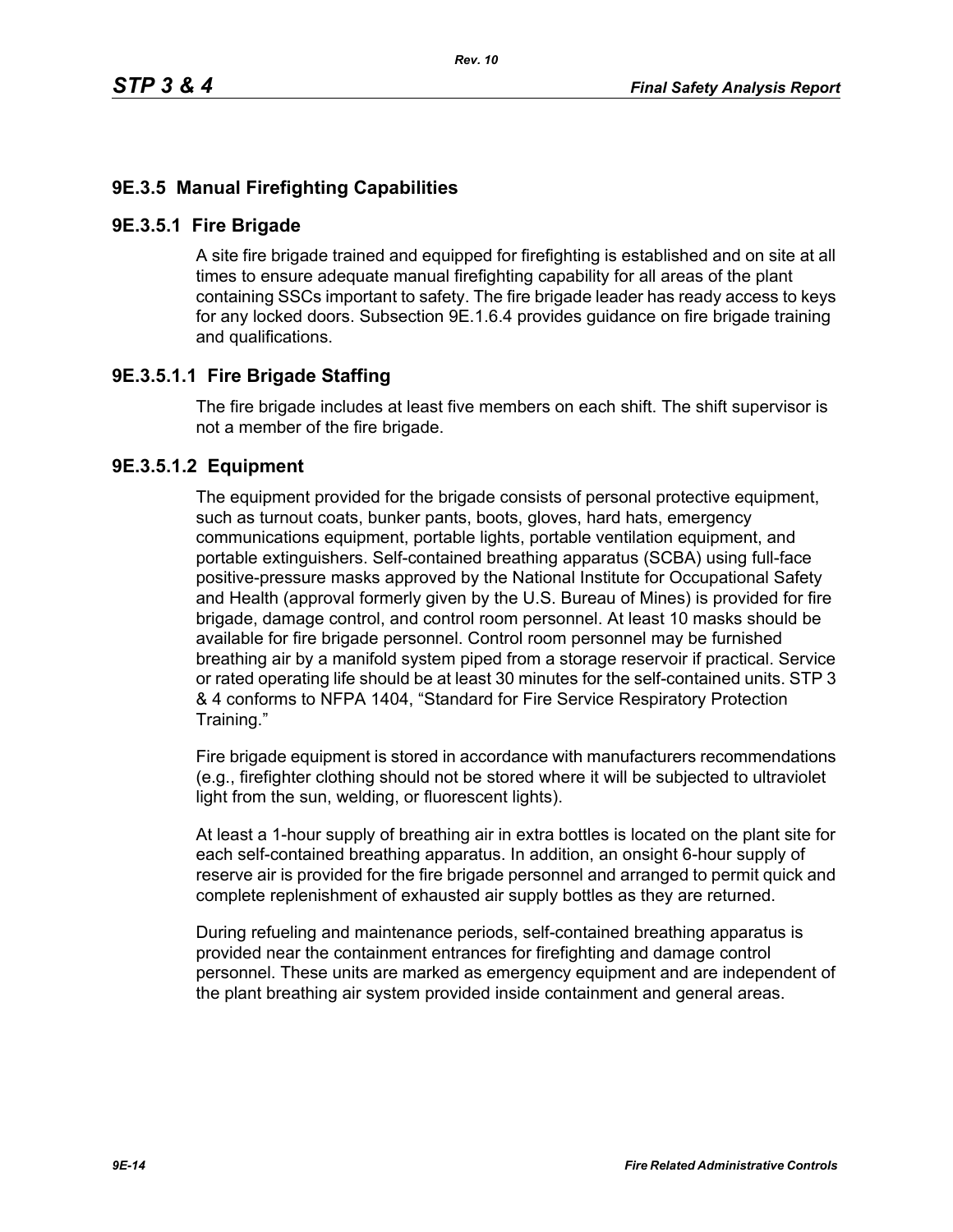# **9E.3.5.1.3 Procedures and Prefire Plans**

Procedures are established to control actions by the fire brigade upon notification by the control room of a fire and to define firefighting strategies. These procedures include the following:

- *(a)* actions to be taken by control room personnel to notify the fire brigade upon report of a fire or receipt of an alarm on the control room fire alarm panel (e.g., announcing the location of the fire over the public address system, sounding fire alarms, and notifying the shift supervisor and the fire brigade leader of the type, size, and location of the fire)
- *(b)* actions to be taken by the fire brigade after notification by the control room of a fire (e.g., assembling in a designated location, receiving directions from the fire brigade leader, and discharging specific firefighting responsibilities, including selection and transportation of firefighting equipment to the fire location, selection of protective equipment, operating instructions for use of fire suppression systems, and use of preplanned strategies for fighting fires in specific areas)
- *(c)* strategies for fighting fires in all plant areas, including the following:
	- *(i)* fire hazards in each area covered by the specific prefire plans
	- *(ii)* SSCs credited for fire safe shutdown
	- *(iii)* fire suppression agents best suited for extinguishing the fires associated with the fire hazards in that area and the nearest location of these suppression agents
	- *(iv)* most favorable direction from which to attack a fire in each area in view of the ventilation direction, access hallways, stairs, and doors that are most likely to be free of fire, and the best station or elevation for fighting the fire, as well as all access and egress routes involving locked doors and the appropriate precautions and methods for access specified
	- *(v)* plant systems that should be managed to reduce the damage potential during a local fire and the location of local and remote controls for such management (e.g., any hydraulic or electrical systems in the area/zone covered by the specific firefighting procedure that could increase the hazards in the area because of over-pressurization or electrical hazards)
	- *(vi)* vital heat-sensitive system components that need to be kept cool while fighting a local fire, in particular, hazardous combustibles that need cooling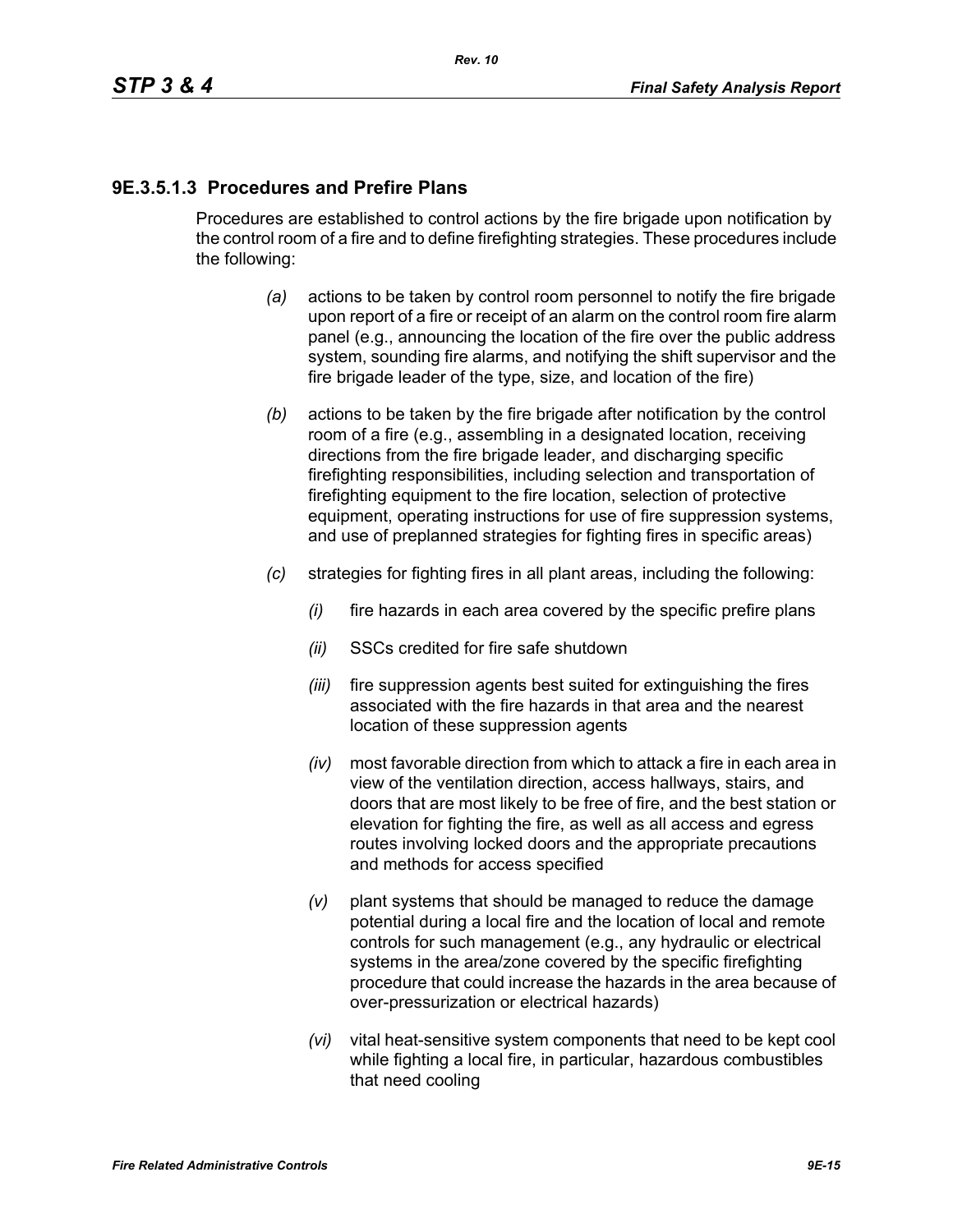- *(vii)* organization of firefighting brigades and the assignment of special duties (including command control of the brigade, transporting fire suppression and support equipment to the fire scenes, applying the extinguishing agent to the fire, communication with the control room, and coordination with outside fire departments, according to job title so that all firefighting functions are covered by any complete shift personnel complement
- *(viii)* potential radiological and toxic hazards in fire areas/zones
- *(ix)* ventilation system operation that ensures desired plant air distribution when the ventilation flow is modified for fire containment or smoke clearing operation
- *(x)* operations requiring control room and shift engineer coordination or authorization
- *(xi)* instructions for plant operators and general plant personnel during fire
- *(xii)* communications between the fire brigade leader, fire brigade, offsite mutual aid responders, control room, and licensee's emergency response organization

Firefighting procedures identify the techniques and equipment for the use of water in fighting electrical cable fires in nuclear plants, particularly in areas containing a high concentration of electric cables with plastic insulation in accordance with NFPA 1620, "Recommended Practice for Pre-Incident Planning."

# **9E.3.5.1.4 Performance Assessment/Drill Criteria**

Fire brigade drills are performed so that the fire brigade can practice as a team.

Drills are performed quarterly for each shift fire brigade. Each fire brigade member should participate in at least two drills annually.

A sufficient number of these drills, but not less than one for each shift's fire brigade per year, are unannounced to determine the firefighting readiness of the plant's fire brigade, brigade leader, and fire protection systems and equipment. Persons planning and authorizing an unannounced drill ensure that the responding shift fire brigade members are not aware that a drill is being planned until it has begun. At least one drill per year is performed on a "back shift" for each shift's fire brigade.

Drills are preplanned to establish training objectives and critiqued to determine how well the training objectives have been met. Members of the management staff responsible for plant safety and fire protection should plan and critique unannounced drills. Performance deficiencies of a fire brigade or of individual fire brigade members should be remedied by scheduling additional training for the brigade or members.

Unsatisfactory drill performance should be followed by a repeat drill within 30 days.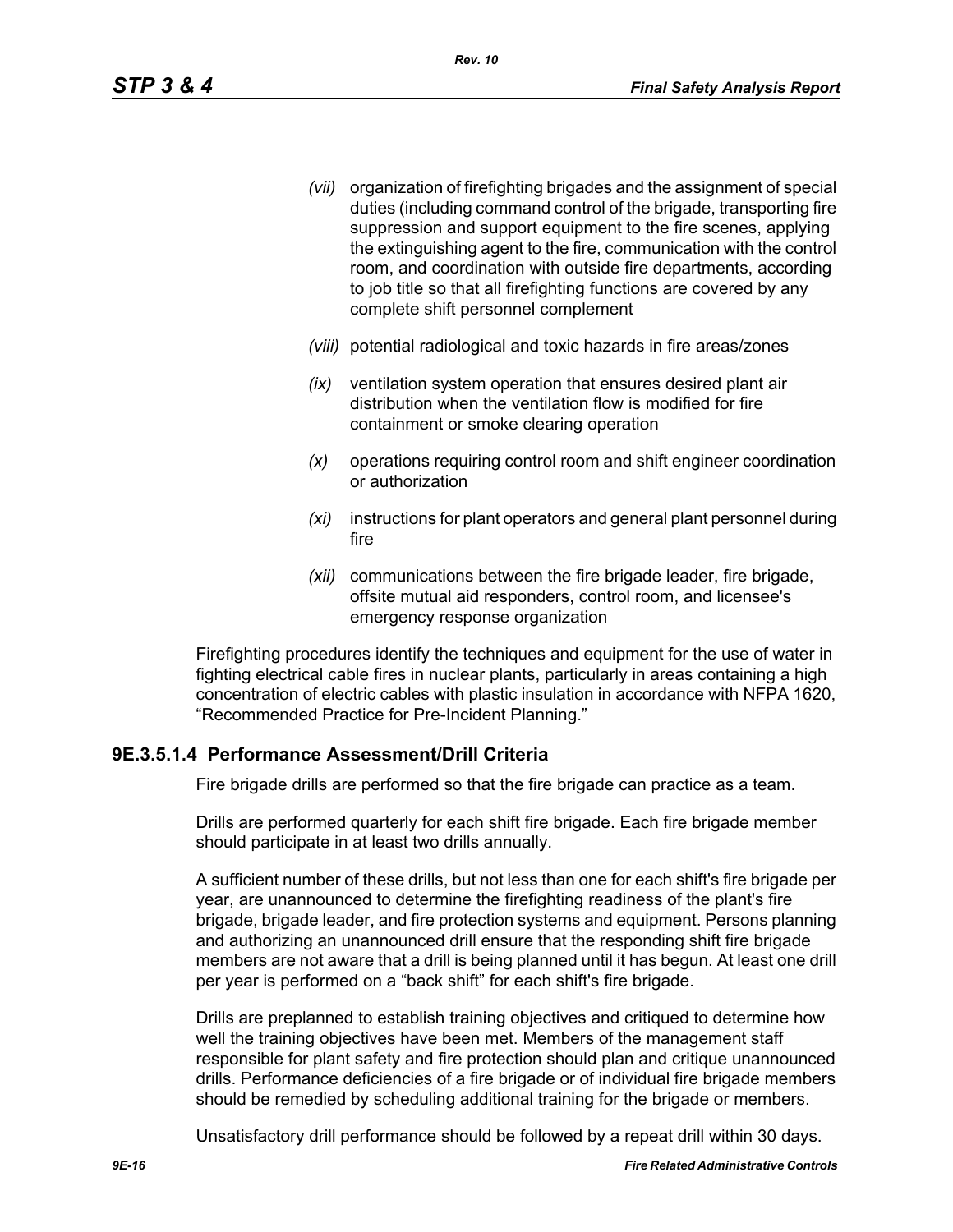The local fire department is invited to participate in drills at least annually.

At 3-year intervals, qualified individuals independent of STPNOC critique a randomly selected unannounced drill. Drills include the following:

- *(a)* The effectiveness of the fire alarms, time required to notify and assemble the fire brigade, and selection, placement, and use of equipment and firefighting strategies should be assessed.
- *(b)* Each brigade member's knowledge of his or her role in the firefighting strategy for the area assumed to contain the fire, and the brigade member's conformance with established plant firefighting procedures and use of firefighting equipment, including self-contained emergency breathing apparatus, communication, lighting, and ventilation should be assessed.
- *(c)* The simulated use of firefighting equipment required to cope with the situation and type of fire selected for the drill should be evaluated. The area and type of fire chosen for the drill should differ from those used in the previous drills so that brigade members are trained in fighting fires in various plant areas. The situation selected should simulate the size and arrangement of a fire that could reasonably occur in the area selected, allowing for fire development during the time required to respond, obtain equipment, and organize for the fire, assuming loss of automatic suppression capability.
- *(d)* The brigade leader's direction of the firefighting effort should be assessed with regard to thoroughness, accuracy, and effectiveness.

Drill records are retained for a period of 3 years (See Subsection 9E.1.6.4 for additional discussion on drill records.)

### **9E.3.5.2 Offsite Manual Firefighting Resources**

### **9E.3.5.2.1 Capabilities**

The local offsite fire departments that provide back up manual firefighting resources should have the following capabilities:

- *(a)* Personnel and equipment with capacities consistent with those assumed in the plant's fire hazards analysis and prefire plans
- *(b)* Hose threads or adapters to connect with onsite hydrants, hose couplings, and standpipe risers (Also see Subsection 9E.3.4.2).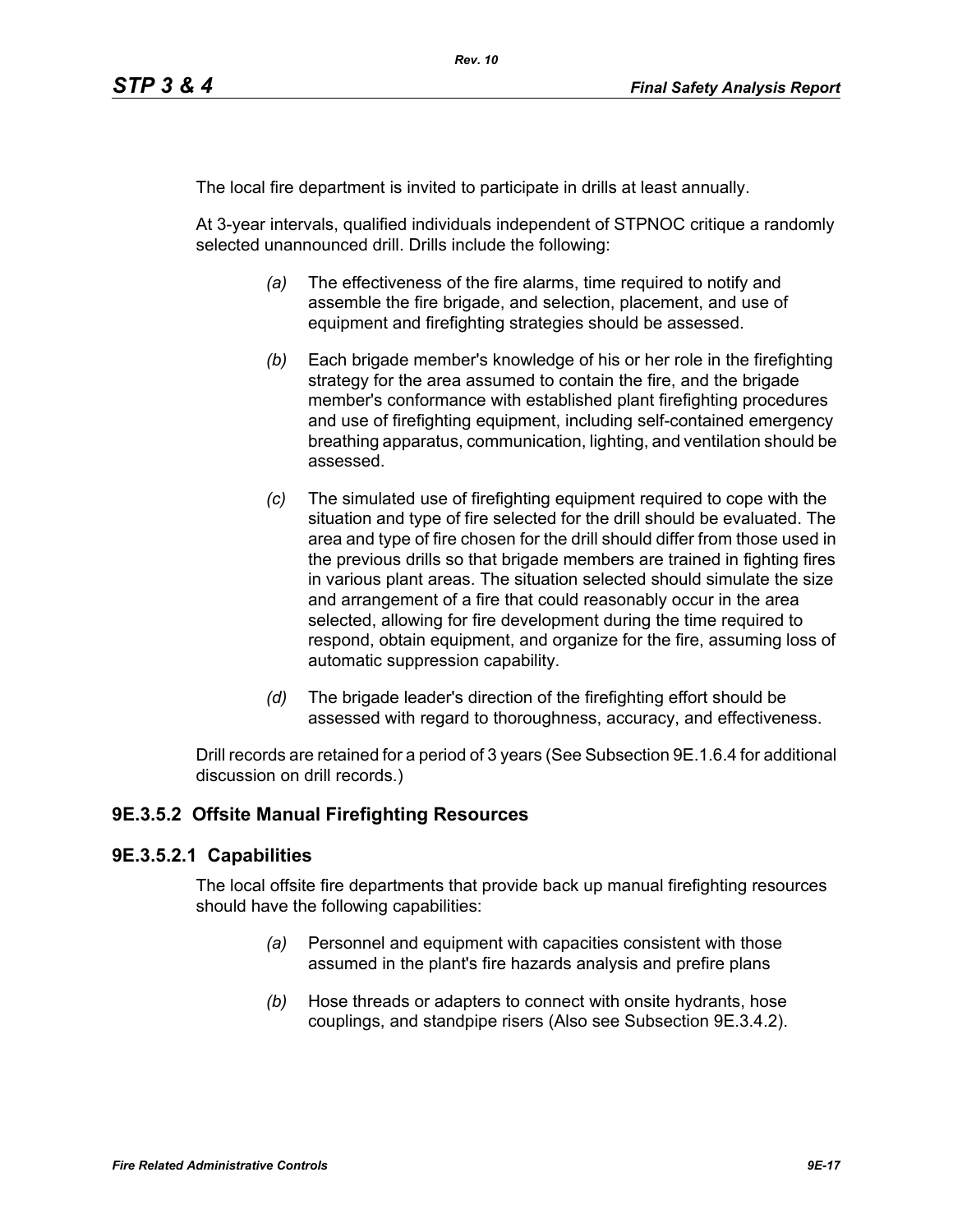### **9E.3.5.2.2 Training**

Local offsite fire department personnel who provide back up manual firefighting resources should be trained in the following:

- *(a)* Operational precautions when fighting fires on nuclear power plant sites and the need for radiological protection of personnel and the special hazards associated with a nuclear power plant site
- *(b)* The procedures for notification and expected roles of the offsite responders
- *(c)* Site access procedures and the identity (by position and title) of the individual in the onsite organization who will control the responders' support activities (offsite response support personnel should be provided with appropriate identification cards where required)
- *(d)* Fire protection authorities, responsibilities, and accountabilities with regard to responding to a plant fire, including the fire event command structure between the plant fire brigade and offsite responders
- *(e)* Plant layout, plant fire protection systems and equipment, plant fire hazards, and prefire response plans and procedures

### **9E.3.5.2.3 Agreement/Plant Exercise**

STP 3 & 4 establishes written mutual aid agreements with offsite fire departments. Plant procedures delineate fire protection authorities, responsibilities, and accountabilities with regard to responding to plant fire or emergency events, including the fire event command structure between the plant fire brigade and offsite responders.

The plant fire brigade drill schedule should provide for periodic local fire department participation (at least annually). These drills should effectively exercise the fire event command structure between the plant fire brigade and offsite responders. (See Subsection 9E.3.5.1.4 for guidance on conduct and evaluation of fire brigade drills.)

#### **9E.4 Building Design/Passive Features**

This topic is discussed in Subsection 9.5.1

#### **9E.5 Safe-Shutdown Capability**

The systems required for safe shutdown are discussed in Section 7.4 and the fire protection design features for safe shutdown are discussed in detail in Subsection 9.5.1.

### **9E.5.1 Post-Fire Safe-Shutdown Performance Goals**

This topic is discussed in Section 7.4 and Subsection 9.5.1.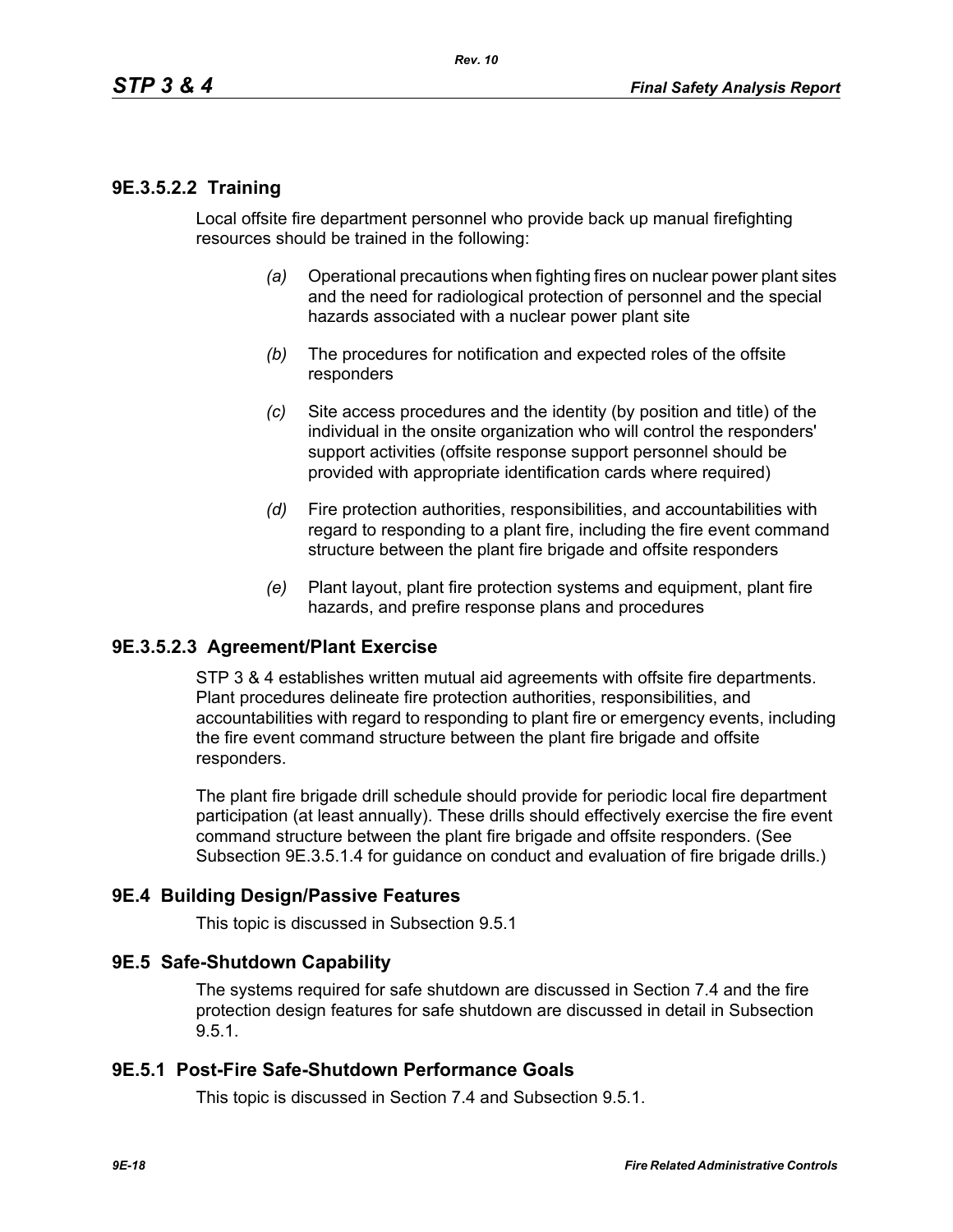# **9E.5.2 Cold Shutdown and Allowable Repairs**

This topic is discussed in Section 19Q.6.

### **9E.5.3 Fire Protection of Safe-Shutdown Capability**

The systems required for safe shutdown are discussed in Section 7.4 and the fire protection design features for protecting safe-shutdown capability are discussed in detail in Subsection 9.5.1.

Additionally, for Operator Manual Actions, in the event that the final as-built fire safe shutdown analysis performed to meet ITAAC 2.15.6 identifies the need for a operator manual action(s) not previously described in the DCD, then the applicable regulatory guidance associated with operator manual actions (i.e., RG 1.189, Revision 1, Fire Protection for Nuclear Power Plants, paragraph 5.3.3 Operator Manual Actions) will be utilized. In addition the guidance provided in NUREG 1852, Demonstrating the Feasibility and Reliability of Operator Manual Actions in Response to Fire, will be utilized to demonstrate that the operator manual actions are feasible and can be reliably accomplished.

### **9E.5.4 Alternative and Dedicated Shutdown Capability**

The remote shutdown system is described in Subsections 7.4.1.4, 9.5.1.1 and 9.5.1.1.2.

# **9E.5.5 Post-Fire Safe-Shutdown Procedures**

Procedures for effecting safe shutdown reflect the results and conclusions of the safeshutdown analysis. Time-critical operations for effecting safe shutdown identified in the safe-shutdown analysis and incorporated in post-fire procedures are validated.

# **9E.5.5.1 Safe-Shutdown Procedures**

Post-fire safe-shutdown operating procedures are developed for those areas where alternative or dedicated shutdown is required.

### **9E.5.5.2 Alternative/Dedicated Shutdown Procedures**

Procedures describe the tasks to implement alternative/dedicated shutdown capability when offsite power is available and when offsite power is not available for 72 hours.

These procedures address necessary actions to compensate for spurious actuations and high-impedance faults if such actions are identified in the Fire Hazards Analysis (Section 9A) to effect safe shutdown.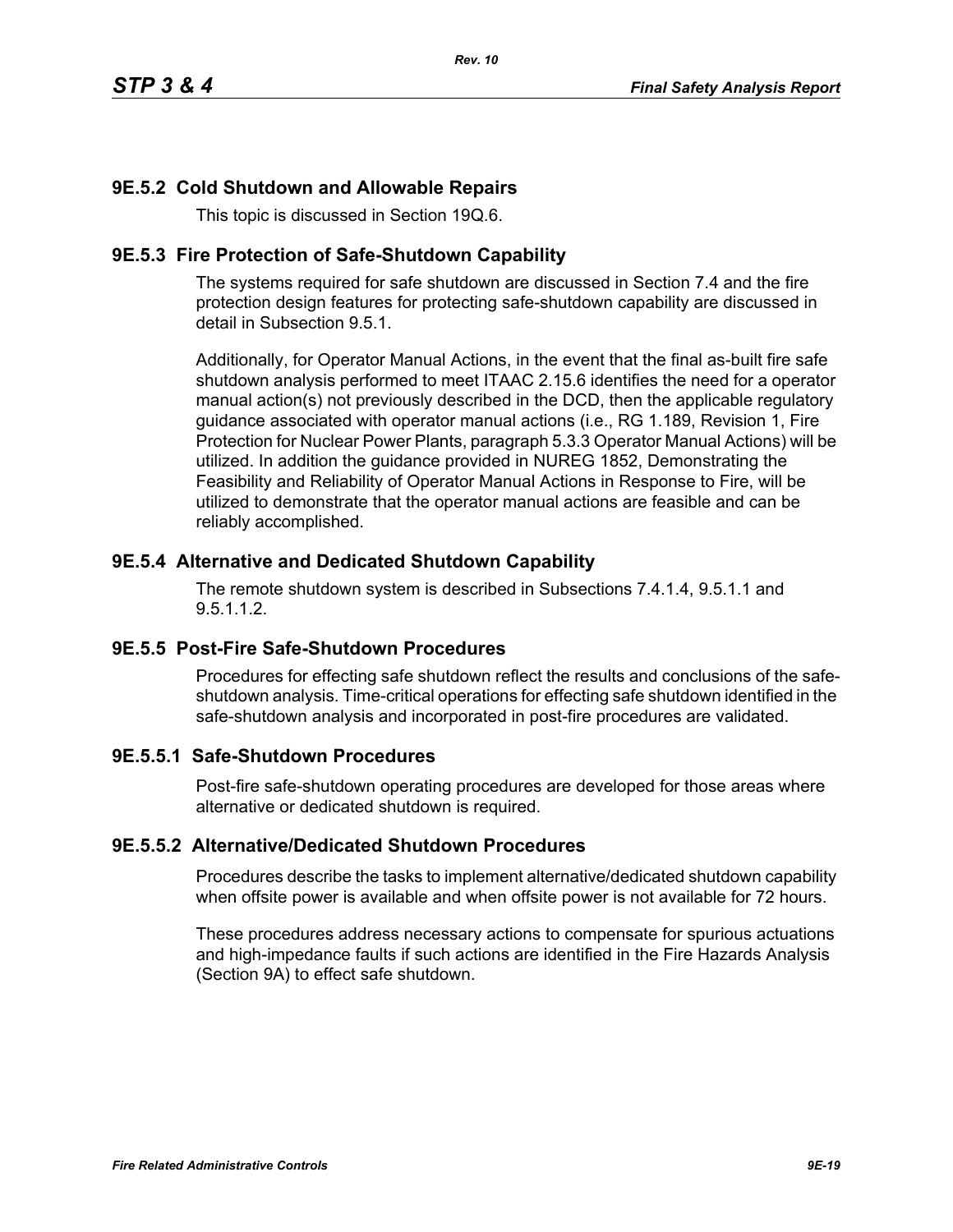Procedures governing return to the control room following evacuation address the following conditions:

*Rev. 10*

- *(a)* The fire has been extinguished and so verified by appropriate fire protection personnel.
- *(b)* The control room has been deemed habitable by appropriate fire protection personnel and the shift supervisor.
- *(c)* Damage has been assessed and, if necessary, corrective action has been taken to ensure that necessary safety, control, and information systems are functional (some operators may assist with these tasks), and the shift supervisor has authorized return of plant control to the control room.
- *(d)* Turnover procedures that ensure an orderly transfer of control from the alternative/dedicated shutdown panel to the control room have been completed.

### **9E.5.5.3 Repair Procedures**

For the ABWR, repair procedures are not necessary to achieve safe shutdown. See discussion in Subsection 9.5.1.1.2 and Section 19Q.6.

### **9E.5.6 Shutdown/Low-Power Operations**

The design features providing for fire protection during nonpower operation are discussed in Section 19Q ABWR Shutdown Risk Assessment.

### **9E.6 Fire Protection for Areas Important to Safety**

The following areas were outside the scope of the ABWR Standard Plant Design and are addressed in Subsection 9.5.13.9 (COL License Information Item 9.26):

- *(a)* Main Transformer
- *(b)* Equipment entry lock
- *(c)* Fire protection pumphouse
- *(d)* Ultimate heat sink

### **9E.7 Protection of Special Fire Hazards Exposing Areas Important to Safety**

### **9E.7.1 Reactor Coolant Pump Oil Collection**

This topic is not applicable to the ABWR.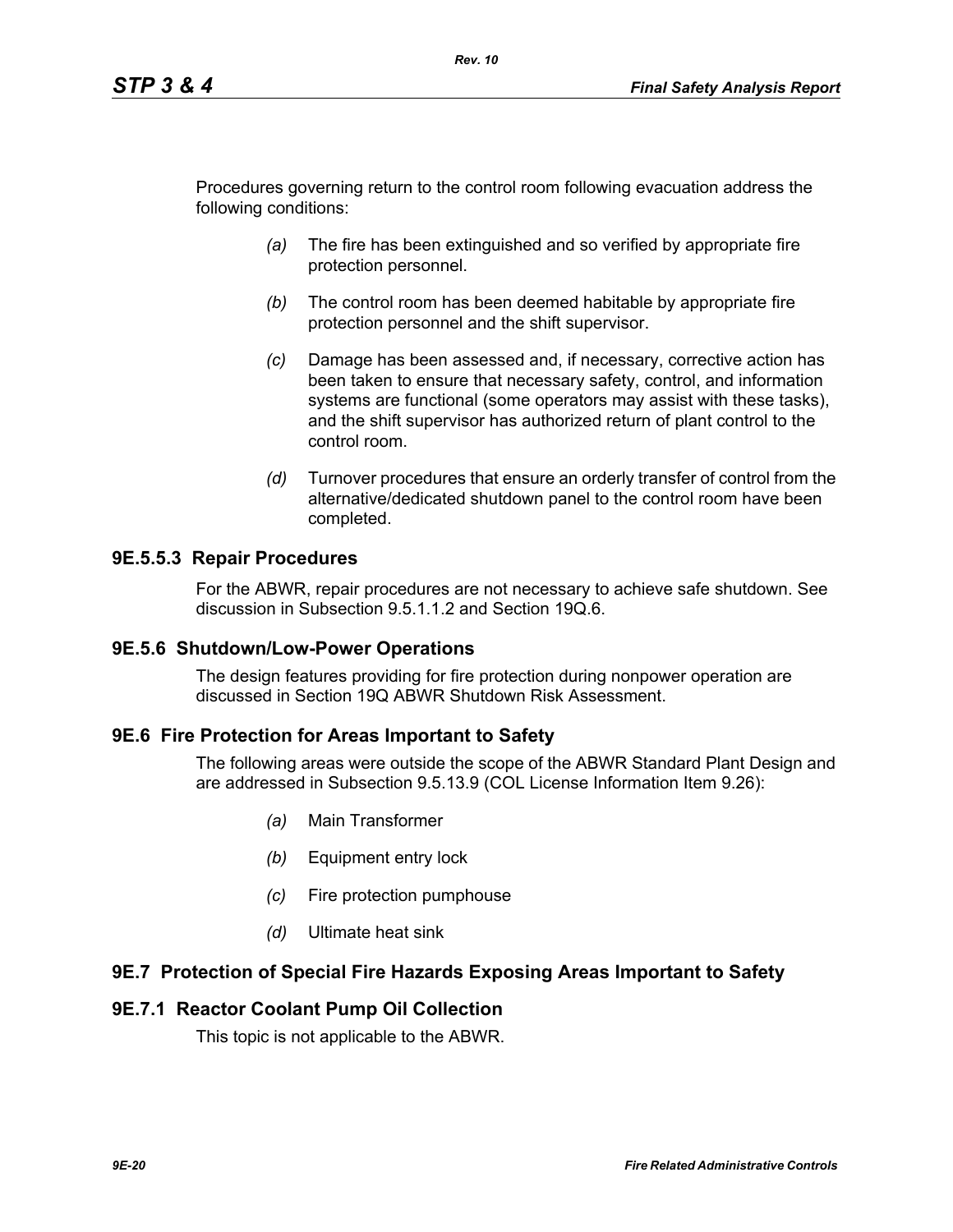# **9E.7.2 Turbine/Generator Building**

This topic is discussed in Subsection 9.5.1.

### **9E.7.3 Station Transformers**

Fire protection for the Main Transformer was outside the scope of the ABWR Standard Plant Design and is addressed in Subsection 9.5.13.9 (COL License Information Item 9.26).

# **9E.7.4 Diesel Fuel Oil Storage Areas**

This topic is discussed in Subsection 9.5.1.

### **9E.7.5 Flammable Gas Storage and Distribution**

To reduce the possibility of wall penetration in the event of a container failure, care is taken to locate high-pressure gas storage containers with the long axis parallel to building walls. Acetylene-oxygen gas cylinders are not stored in areas that contain or expose equipment important to safety or the fire protection systems that serve those equipment areas.

The fire hazards associated with bulk storage of hydrogen for generator cooling is addressed in Table 2.2S-2, STP Onsite Chemical Storage and Table 2.2S-6, Onsite chemical Storage-Disposition. The bulk storage system meets the guidance of EPRI Report NP-5283-SR-A. The bulk storage system is described in Section 10.2.

### **9E.7.6 Nearby Facilities**

An evaluation of external fire hazards including the potential for wildfires is addressed in Subsection 2.2S.3.1.4 which indicated that no special FPP provisions are required for the threat of fire or explosion from nearby facilities.

# **9E.8 Fire Protection for New Reactors**

### **9E.8.1 General**

### **9E.8.2 Enhanced Fire Protection Criteria**

As discussed in Subsection 9.5.1.1.2, a principal feature of the ABWR design approach to fire protection is providing three complete divisions of safety-related cooling systems with only one division located in any single fire area. Complete burnout of any fire area without recovery will not prevent safe shutdown of the plant; therefore, complete burnout of a fire area can be tolerated (divisional separation is not practical in the case of the inerted containment, the control room and the remote shutdown panel rooms and the basis for acceptability of these areas is discussed in more detail in Subsection 9.5.1.1.2).

# **9E.8.3 Passive Plant Safe-Shutdown Condition**

Not applicable; the ABWR is an evolutionary design with active safety features.